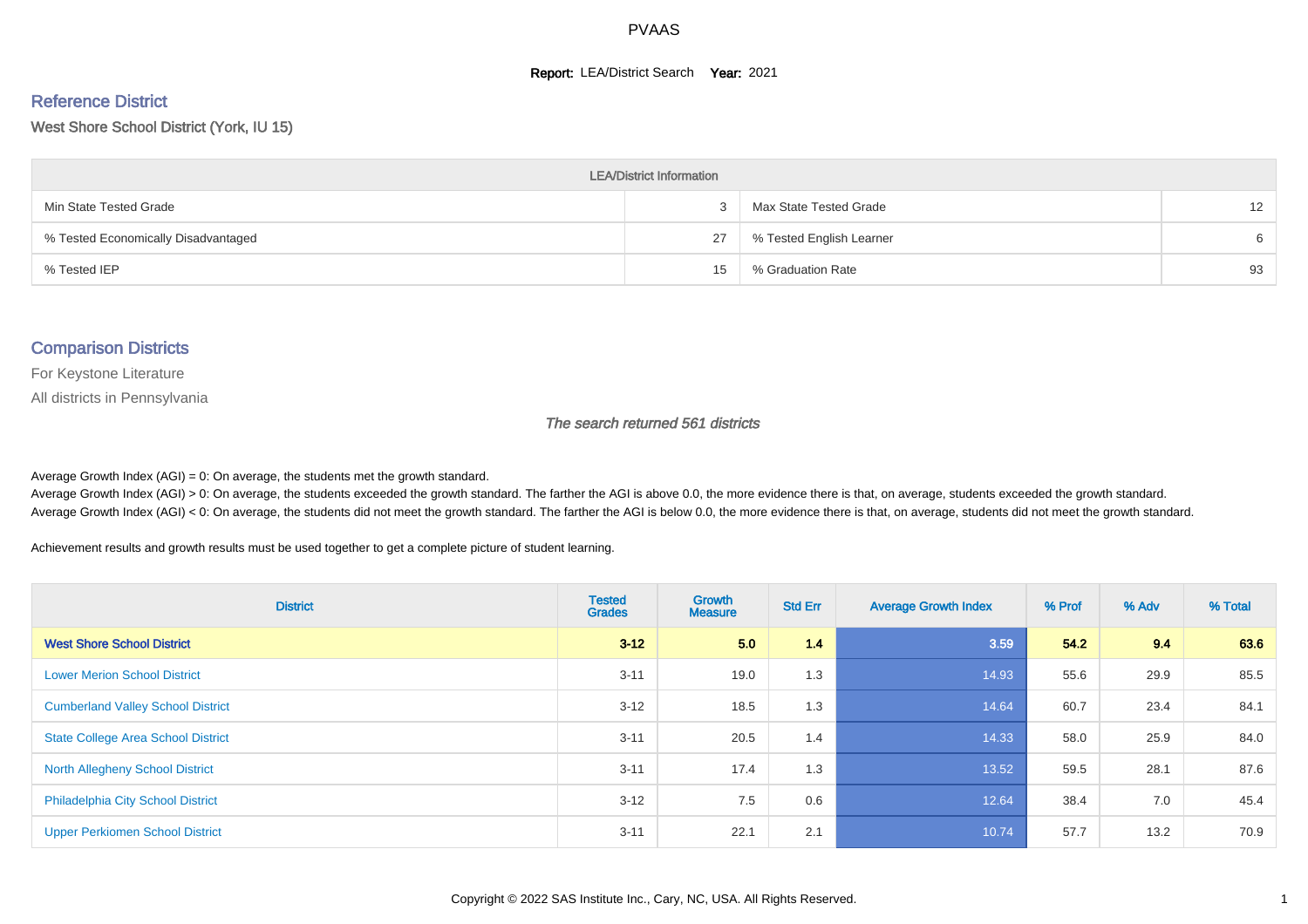| <b>District</b>                          | <b>Tested</b><br><b>Grades</b> | <b>Growth</b><br><b>Measure</b> | <b>Std Err</b> | <b>Average Growth Index</b> | % Prof | % Adv | % Total |
|------------------------------------------|--------------------------------|---------------------------------|----------------|-----------------------------|--------|-------|---------|
| <b>West Shore School District</b>        | $3 - 12$                       | 5.0                             | 1.4            | 3.59                        | 54.2   | 9.4   | 63.6    |
| Downingtown Area School District         | $3 - 11$                       | 12.1                            | 1.1            | 10.67                       | 60.0   | 23.5  | 83.6    |
| <b>Upper Saint Clair School District</b> | $3 - 11$                       | 18.5                            | 1.7            | 10.65                       | 61.8   | 30.1  | 91.9    |
| <b>West Chester Area School District</b> | $3 - 11$                       | 12.6                            | $1.2\,$        | 10.38                       | 66.8   | 20.2  | 87.0    |
| <b>Norwin School District</b>            | $3 - 11$                       | 18.0                            | 1.7            | 10.37                       | 58.5   | 27.0  | 85.4    |
| <b>Dallastown Area School District</b>   | $3 - 11$                       | 13.5                            | 1.5            | 8.84                        | 56.0   | 17.9  | 73.8    |
| <b>Upper Dublin School District</b>      | $3 - 12$                       | 15.4                            | 1.8            | 8.53                        | 60.8   | 24.8  | 85.6    |
| <b>North Penn School District</b>        | $3 - 11$                       | 9.1                             | 1.1            | 8.36                        | 55.8   | 17.0  | 72.8    |
| <b>Souderton Area School District</b>    | $3 - 11$                       | 12.4                            | 1.5            | 8.28                        | 61.7   | 15.2  | 76.9    |
| <b>Colonial School District</b>          | $3 - 11$                       | 14.0                            | 1.7            | 8.21                        | 60.2   | 19.6  | 79.8    |
| <b>Bethlehem Area School District</b>    | $3 - 11$                       | 9.3                             | 1.1            | 8.15                        | 44.7   | 12.0  | 56.7    |
| <b>Springfield School District</b>       | $3 - 11$                       | 13.8                            | 1.7            | 7.99                        | 60.9   | 21.5  | 82.4    |
| <b>Great Valley School District</b>      | $3 - 11$                       | 15.0                            | 1.9            | 7.98                        | 50.0   | 35.0  | 85.0    |
| Northern York County School District     | $3 - 11$                       | 15.6                            | 2.0            | 7.98                        | 57.4   | 11.5  | 68.8    |
| <b>Pennsbury School District</b>         | $3 - 11$                       | 11.7                            | 1.5            | 7.90                        | 60.1   | 21.3  | 81.3    |
| <b>Tyrone Area School District</b>       | $3 - 12$                       | 19.7                            | 2.5            | 7.87                        | 60.4   | 16.7  | 77.1    |
| <b>Penn-Trafford School District</b>     | $3 - 11$                       | 13.4                            | 1.7            | 7.87                        | 62.3   | 21.9  | 84.2    |
| <b>Council Rock School District</b>      | $3 - 11$                       | 8.9                             | 1.2            | 7.65                        | 62.8   | 16.6  | 79.4    |
| <b>Upper Merion Area School District</b> | $3 - 11$                       | 15.3                            | 2.0            | 7.62                        | 59.3   | 19.3  | 78.6    |
| Pennsylvania Cyber Charter School        | $3 - 11$                       | 11.6                            | 1.5            | 7.54                        | 46.3   | 5.0   | 51.3    |
| <b>Valley View School District</b>       | $3 - 11$                       | 18.1                            | 2.4            | 7.42                        | 53.7   | 14.7  | 68.4    |
| <b>Reading School District</b>           | $3 - 11$                       | 10.1                            | 1.4            | 7.25                        | 24.7   | 2.4   | 27.2    |
| <b>Central York School District</b>      | $3 - 12$                       | 12.3                            | 1.7            | 7.20                        | 55.5   | 11.5  | 67.0    |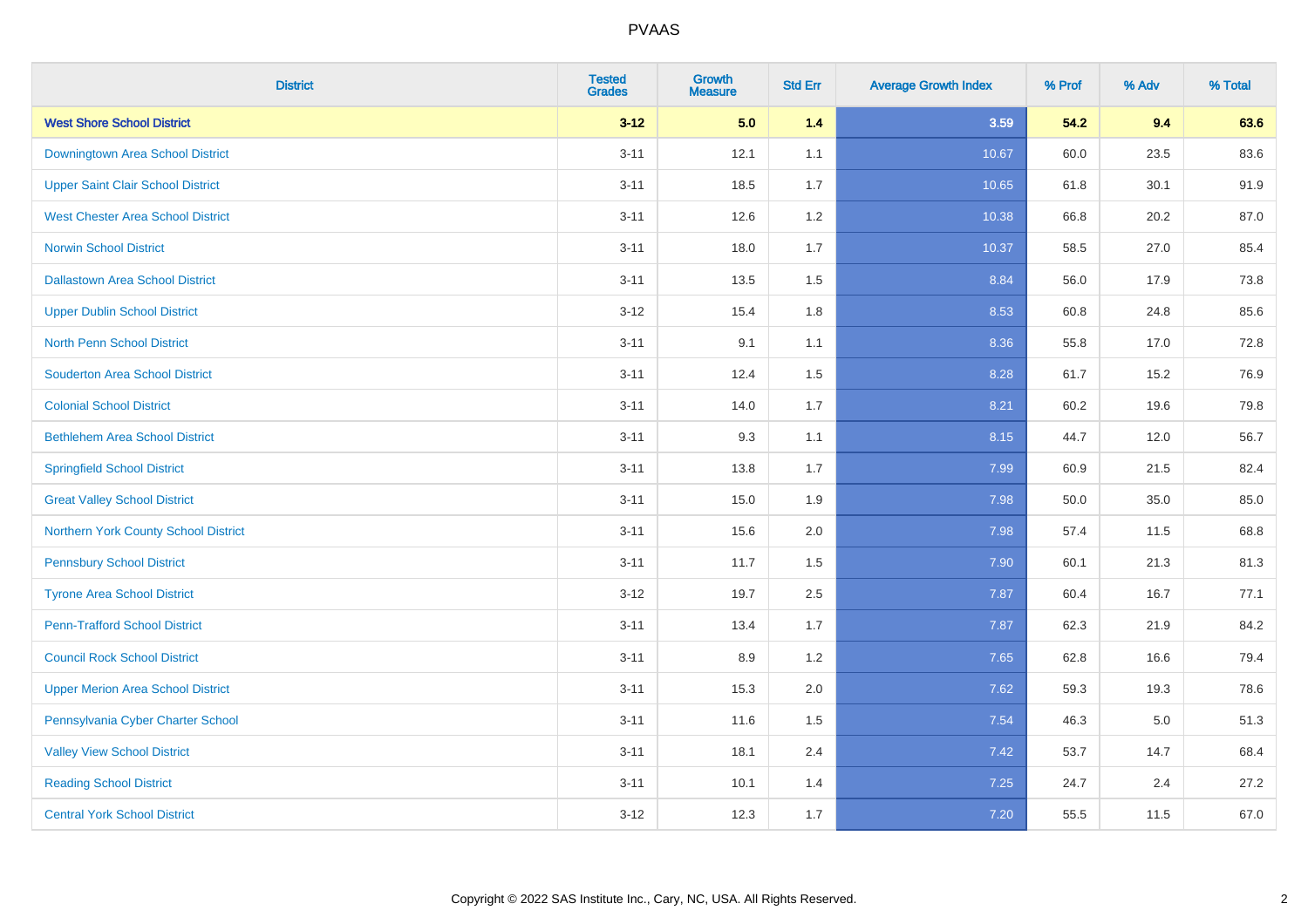| <b>District</b>                               | <b>Tested</b><br><b>Grades</b> | <b>Growth</b><br><b>Measure</b> | <b>Std Err</b> | <b>Average Growth Index</b> | % Prof | % Adv | % Total |
|-----------------------------------------------|--------------------------------|---------------------------------|----------------|-----------------------------|--------|-------|---------|
| <b>West Shore School District</b>             | $3 - 12$                       | 5.0                             | 1.4            | 3.59                        | 54.2   | 9.4   | 63.6    |
| <b>Delaware Valley School District</b>        | $3 - 11$                       | 12.6                            | 1.8            | 6.93                        | 55.2   | 16.2  | 71.4    |
| <b>Southern York County School District</b>   | $3 - 11$                       | 14.2                            | 2.1            | 6.91                        | 55.1   | 18.1  | 73.1    |
| <b>Wissahickon School District</b>            | $3 - 10$                       | 12.5                            | 1.8            | 6.85                        | 58.3   | 22.4  | 80.7    |
| <b>Hazleton Area School District</b>          | $3 - 11$                       | 9.6                             | 1.4            | 6.77                        | 45.0   | 7.8   | 52.9    |
| <b>Garnet Valley School District</b>          | $3 - 10$                       | 10.9                            | 1.7            | 6.53                        | 67.1   | 19.0  | 86.1    |
| <b>Derry Township School District</b>         | $3 - 10$                       | 12.8                            | 2.0            | 6.39                        | 54.8   | 25.8  | 80.6    |
| <b>Deer Lakes School District</b>             | $3 - 11$                       | 17.0                            | 2.7            | 6.32                        | 61.5   | 16.4  | 77.9    |
| <b>Pine-Richland School District</b>          | $3 - 11$                       | 11.5                            | 1.8            | 6.31                        | 60.6   | 24.4  | 85.0    |
| <b>Abington Heights School District</b>       | $3 - 11$                       | 13.5                            | 2.2            | 6.27                        | 58.3   | 16.2  | 74.5    |
| <b>Avon Grove School District</b>             | $3 - 10$                       | 10.0                            | 1.6            | 6.26                        | 56.3   | 18.6  | 74.9    |
| <b>Ridley School District</b>                 | $3 - 12$                       | 10.0                            | 1.6            | 6.10                        | 45.6   | 8.2   | 53.8    |
| <b>Saucon Valley School District</b>          | $3 - 11$                       | 14.7                            | 2.5            | 5.98                        | 48.7   | 20.2  | 69.0    |
| <b>Wilson School District</b>                 | $3 - 12$                       | 8.8                             | 1.5            | 5.96                        | 52.6   | 14.6  | 67.2    |
| <b>Mountain View School District</b>          | $3 - 11$                       | 20.9                            | 3.5            | 5.91                        | 57.8   | 20.3  | 78.1    |
| <b>Fleetwood Area School District</b>         | $3 - 10$                       | 12.2                            | 2.2            | 5.68                        | 53.5   | 11.6  | 65.2    |
| <b>Unionville-Chadds Ford School District</b> | $3 - 11$                       | 17.1                            | 3.1            | 5.51                        | 68.1   | 13.2  | 81.3    |
| <b>Mifflin County School District</b>         | $3 - 11$                       | 9.1                             | 1.7            | 5.49                        | 47.1   | 6.7   | 53.8    |
| Fox Chapel Area School District               | $3 - 11$                       | 9.8                             | 1.8            | 5.36                        | 56.6   | 28.6  | 85.2    |
| <b>Haverford Township School District</b>     | $3 - 11$                       | 8.0                             | 1.5            | 5.27                        | 53.0   | 25.5  | 78.6    |
| <b>Cocalico School District</b>               | $3 - 11$                       | 10.6                            | 2.0            | 5.18                        | 50.8   | 14.1  | 64.8    |
| <b>City CHS</b>                               | $10 - 11$                      | 13.6                            | 2.7            | 5.12                        | 45.8   | 3.0   | 48.8    |
| <b>Cornwall-Lebanon School District</b>       | $3 - 11$                       | 8.3                             | 1.6            | 5.08                        | 47.2   | 8.4   | 55.6    |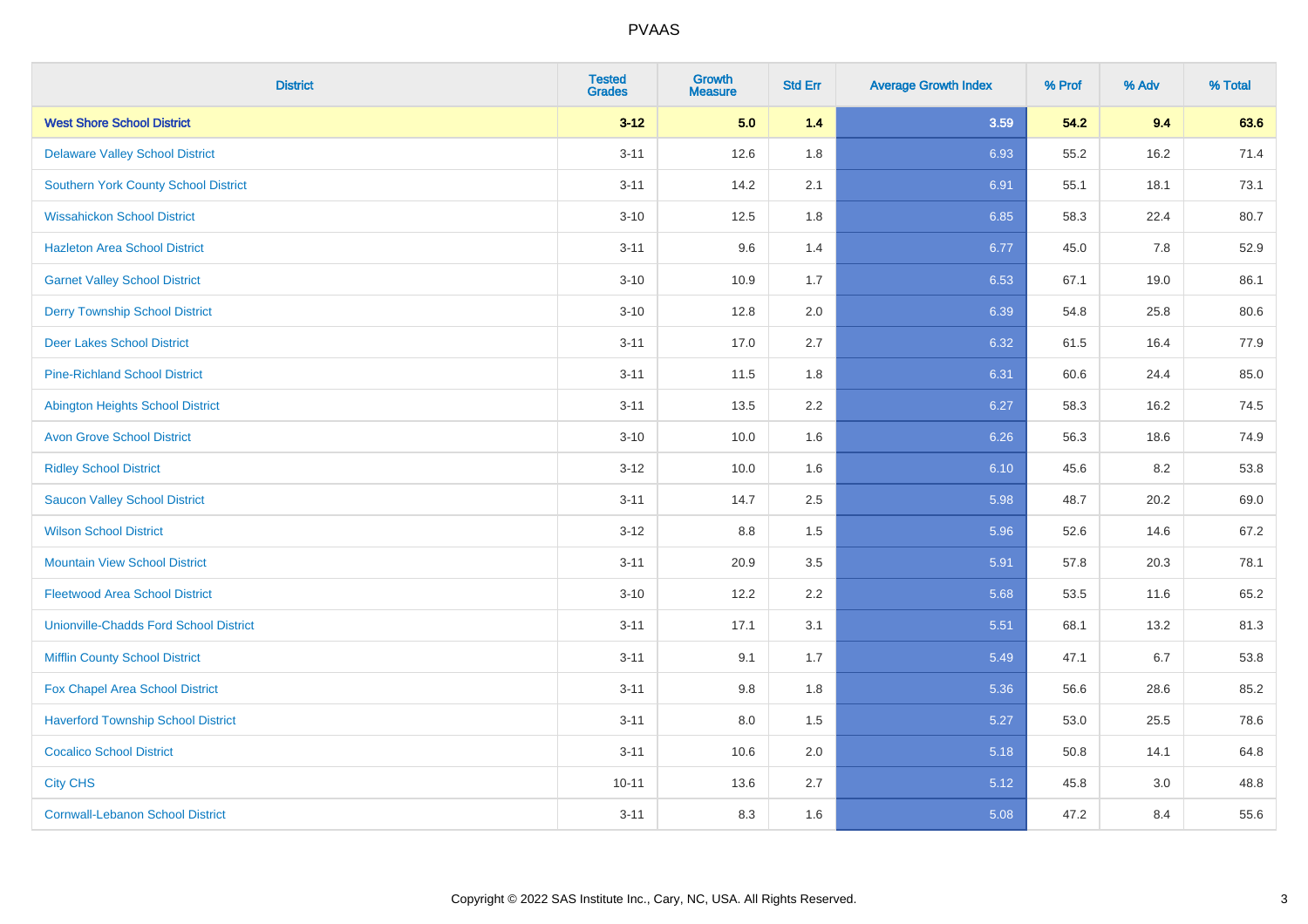| <b>District</b>                                    | <b>Tested</b><br><b>Grades</b> | <b>Growth</b><br><b>Measure</b> | <b>Std Err</b> | <b>Average Growth Index</b> | % Prof | % Adv | % Total |
|----------------------------------------------------|--------------------------------|---------------------------------|----------------|-----------------------------|--------|-------|---------|
| <b>West Shore School District</b>                  | $3 - 12$                       | 5.0                             | $1.4$          | 3.59                        | 54.2   | 9.4   | 63.6    |
| <b>West Perry School District</b>                  | $3 - 11$                       | 12.5                            | 2.5            | 4.99                        | 56.6   | 8.4   | 65.0    |
| <b>York Suburban School District</b>               | $3 - 11$                       | 10.1                            | 2.1            | 4.91                        | 53.5   | 27.8  | 81.3    |
| <b>Commonwealth Charter Academy Charter School</b> | $3 - 10$                       | 9.1                             | 1.9            | 4.90                        | 47.2   | 9.1   | 56.3    |
| Shippensburg Area School District                  | $3 - 11$                       | 9.3                             | 1.9            | 4.84                        | 53.1   | 10.2  | 63.3    |
| Penns Valley Area School District                  | $3 - 12$                       | 14.0                            | 2.9            | 4.80                        | 41.9   | 23.1  | 65.0    |
| <b>Fort Leboeuf School District</b>                | $3 - 11$                       | 11.7                            | 2.5            | 4.73                        | 48.5   | 21.1  | 69.6    |
| <b>Conestoga Valley School District</b>            | $3 - 11$                       | 8.7                             | 1.8            | 4.69                        | 60.3   | 13.5  | 73.8    |
| <b>Derry Area School District</b>                  | $3 - 11$                       | 13.2                            | 2.8            | 4.69                        | 60.0   | 12.5  | 72.5    |
| <b>Littlestown Area School District</b>            | $3 - 11$                       | 11.4                            | $2.5\,$        | 4.62                        | 55.2   | 10.4  | 65.6    |
| <b>Upper Darby School District</b>                 | $3 - 12$                       | 6.9                             | 1.5            | 4.62                        | 45.0   | 6.7   | 51.7    |
| Pocono Mountain School District                    | $3 - 12$                       | $6.8\,$                         | 1.5            | 4.62                        | 45.8   | 5.0   | 50.7    |
| Northern Bedford County School District            | $3 - 11$                       | 16.5                            | 3.6            | 4.58                        | 51.7   | 20.0  | 71.7    |
| <b>Spring-Ford Area School District</b>            | $3 - 11$                       | 6.0                             | 1.3            | 4.46                        | 60.8   | 16.5  | 77.4    |
| <b>Iroquois School District</b>                    | $3 - 11$                       | 13.1                            | 3.0            | 4.35                        | 48.2   | 7.8   | 56.0    |
| <b>Parkland School District</b>                    | $3 - 11$                       | 5.3                             | 1.2            | 4.30                        | 58.0   | 22.3  | 80.4    |
| <b>Centennial School District</b>                  | $3 - 10$                       | 7.1                             | 1.7            | 4.29                        | 50.1   | 8.7   | 58.9    |
| <b>Moon Area School District</b>                   | $3 - 11$                       | 8.2                             | 1.9            | 4.25                        | 58.7   | 18.5  | 77.2    |
| <b>Montoursville Area School District</b>          | $3 - 12$                       | 10.8                            | 2.5            | 4.24                        | 44.6   | 20.1  | 64.8    |
| <b>Greenwood School District</b>                   | $3 - 11$                       | 15.9                            | 3.9            | 4.11                        | 50.0   | 25.0  | 75.0    |
| <b>Greater Nanticoke Area School District</b>      | $3 - 12$                       | 11.2                            | 2.8            | 4.01                        | 38.0   | 12.4  | 50.4    |
| <b>William Penn School District</b>                | $3 - 12$                       | 8.3                             | 2.1            | 3.99                        | 35.6   | 3.0   | 38.7    |
| Lake-Lehman School District                        | $3 - 11$                       | 10.8                            | 2.7            | 3.93                        | 55.3   | 7.9   | 63.2    |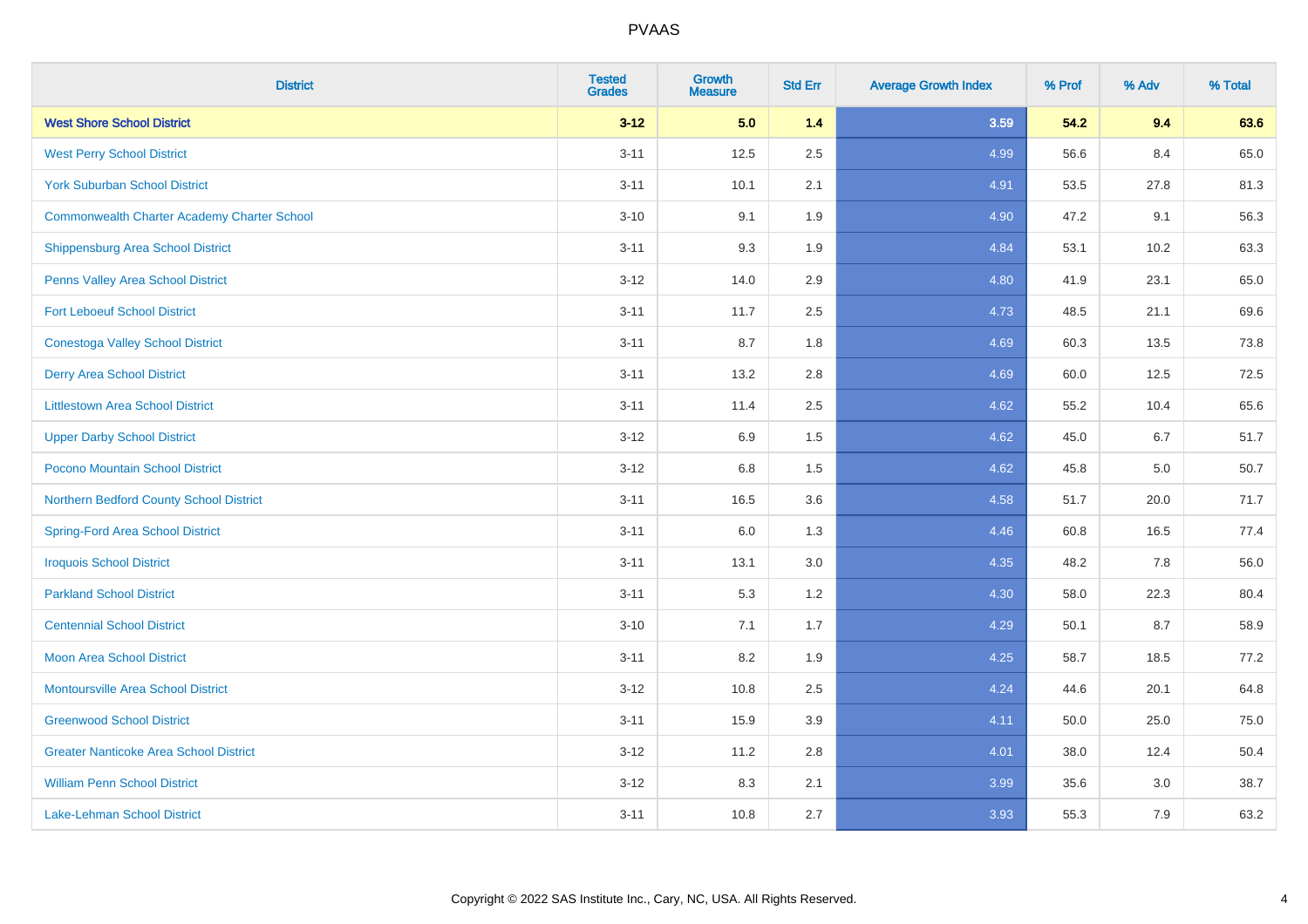| <b>District</b>                               | <b>Tested</b><br><b>Grades</b> | <b>Growth</b><br><b>Measure</b> | <b>Std Err</b> | <b>Average Growth Index</b> | % Prof | % Adv   | % Total  |
|-----------------------------------------------|--------------------------------|---------------------------------|----------------|-----------------------------|--------|---------|----------|
| <b>West Shore School District</b>             | $3 - 12$                       | 5.0                             | 1.4            | 3.59                        | 54.2   | 9.4     | 63.6     |
| <b>Freeport Area School District</b>          | $3 - 10$                       | 9.7                             | 2.5            | 3.91                        | 57.5   | 17.8    | 75.3     |
| <b>Allentown City School District</b>         | $3 - 12$                       | 5.3                             | 1.4            | 3.88                        | 25.3   | 2.7     | 28.0     |
| <b>Eastern Lebanon County School District</b> | $3 - 11$                       | 8.6                             | 2.2            | 3.84                        | 48.8   | 11.4    | 60.3     |
| <b>Octorara Area School District</b>          | $3 - 11$                       | 9.1                             | 2.4            | 3.82                        | 52.1   | 8.5     | 60.6     |
| <b>Midd-West School District</b>              | $3 - 11$                       | 10.3                            | 2.7            | 3.80                        | 58.0   | 13.4    | 71.4     |
| <b>Mckeesport Area School District</b>        | $3 - 12$                       | 9.0                             | 2.4            | 3.72                        | 31.0   | 4.5     | 35.5     |
| <b>Eastern York School District</b>           | $3 - 11$                       | 9.6                             | 2.6            | 3.71                        | 56.3   | 12.6    | 68.9     |
| <b>Hamburg Area School District</b>           | $3 - 11$                       | 8.9                             | 2.5            | 3.63                        | 43.5   | 8.2     | 51.7     |
| <b>West Shore School District</b>             | $3 - 12$                       | 5.0                             | $1.4$          | 3.59                        | 54.2   | 9.4     | 63.6     |
| Selinsgrove Area School District              | $3 - 12$                       | 8.3                             | 2.3            | 3.54                        | 56.8   | 10.0    | 66.8     |
| Pen Argyl Area School District                | $3 - 12$                       | 9.2                             | 2.7            | 3.46                        | 50.0   | 12.6    | 62.6     |
| Ambridge Area School District                 | $3 - 12$                       | 9.1                             | 2.6            | 3.46                        | 50.4   | 10.7    | 61.1     |
| <b>Whitehall-Coplay School District</b>       | $3 - 11$                       | 6.1                             | 1.8            | 3.45                        | 49.3   | 7.4     | 56.6     |
| <b>School Lane Charter School</b>             | $3 - 11$                       | 12.4                            | 3.6            | 3.43                        | 59.1   | $9.8\,$ | 68.9     |
| Pennsylvania Virtual Charter School           | $3 - 11$                       | 11.8                            | $3.5\,$        | 3.37                        | 56.5   | 11.1    | 67.6     |
| Mastery Charter School - Hardy Williams       | $3 - 11$                       | 11.4                            | 3.4            | 3.33                        | 44.3   | 5.7     | $50.0\,$ |
| <b>Central Dauphin School District</b>        | $3 - 11$                       | 4.4                             | 1.3            | 3.32                        | 53.3   | 7.4     | 60.7     |
| Mechanicsburg Area School District            | $3 - 11$                       | 5.9                             | 1.8            | 3.29                        | 57.2   | 13.7    | 70.9     |
| <b>East Penn School District</b>              | $3 - 11$                       | 4.1                             | 1.3            | 3.27                        | 55.8   | 11.5    | 67.3     |
| <b>Tech Freire Charter School</b>             | $9 - 11$                       | 9.3                             | 2.9            | 3.26                        | 18.0   | 1.1     | 19.1     |
| <b>Wayne Highlands School District</b>        | $3 - 11$                       | 7.8                             | 2.4            | 3.23                        | 52.3   | 13.1    | 65.4     |
| <b>Sayre Area School District</b>             | $3 - 11$                       | 11.2                            | 3.5            | 3.20                        | 52.2   | 7.5     | 59.7     |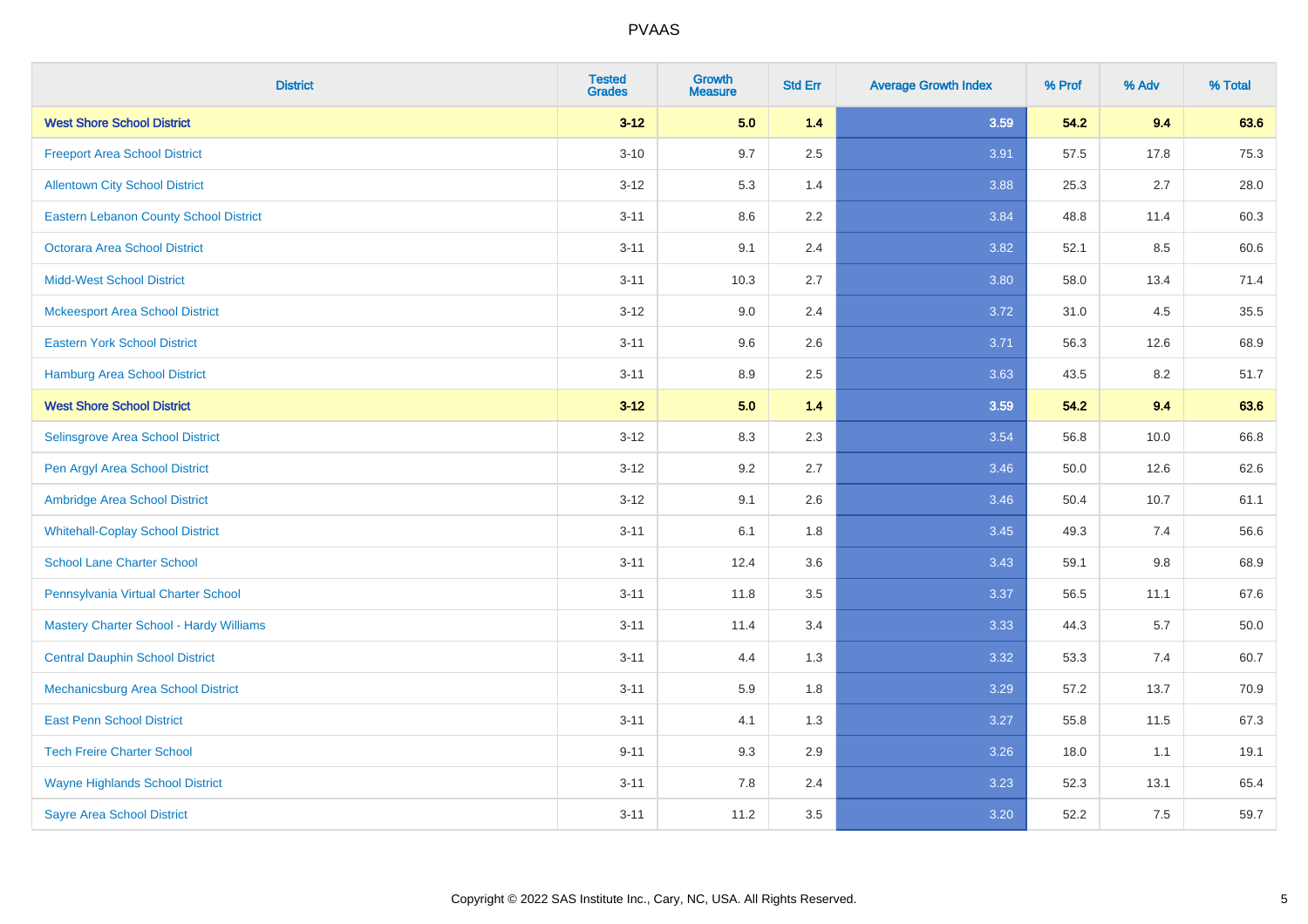| <b>District</b>                                | <b>Tested</b><br><b>Grades</b> | <b>Growth</b><br><b>Measure</b> | <b>Std Err</b> | <b>Average Growth Index</b> | % Prof | % Adv   | % Total |
|------------------------------------------------|--------------------------------|---------------------------------|----------------|-----------------------------|--------|---------|---------|
| <b>West Shore School District</b>              | $3 - 12$                       | 5.0                             | 1.4            | 3.59                        | 54.2   | 9.4     | 63.6    |
| <b>Jamestown Area School District</b>          | $3 - 11$                       | 13.5                            | 4.2            | 3.19                        | 64.4   | 13.3    | 77.8    |
| <b>Bethel Park School District</b>             | $3 - 11$                       | 5.6                             | 1.8            | 3.18                        | 65.3   | 18.6    | 83.9    |
| <b>Avon Grove Charter School</b>               | $3 - 11$                       | 9.0                             | 2.9            | 3.13                        | 58.8   | 16.7    | 75.5    |
| <b>Ephrata Area School District</b>            | $3 - 11$                       | 5.6                             | 1.8            | 3.12                        | 54.7   | 9.5     | 64.2    |
| <b>Connellsville Area School District</b>      | $3 - 11$                       | 6.1                             | 2.0            | 3.05                        | 45.4   | 7.8     | 53.2    |
| Northern Cambria School District               | $3 - 11$                       | 10.0                            | 3.3            | 3.04                        | 47.4   | 5.1     | 52.6    |
| Saint Marys Area School District               | $3 - 11$                       | 7.8                             | 2.6            | 3.04                        | 57.0   | 8.2     | 65.2    |
| <b>Cranberry Area School District</b>          | $3-12$                         | 9.2                             | 3.0            | 3.04                        | 47.5   | 10.2    | 57.6    |
| Northeastern York School District              | $3 - 11$                       | 5.9                             | 2.0            | 3.03                        | 51.1   | 16.6    | 67.6    |
| <b>Neshaminy School District</b>               | $3 - 11$                       | 4.0                             | 1.3            | 3.02                        | 58.7   | 9.5     | 68.2    |
| Palmyra Area School District                   | $3 - 11$                       | 5.6                             | 1.9            | 2.96                        | 56.4   | 15.6    | 72.0    |
| <b>Montgomery Area School District</b>         | $3 - 11$                       | 10.7                            | 3.6            | 2.96                        | 48.7   | 12.4    | 61.1    |
| <b>Dover Area School District</b>              | $3-12$                         | 6.0                             | 2.1            | 2.94                        | 52.2   | $6.0\,$ | 58.2    |
| Daniel Boone Area School District              | $3-12$                         | 5.7                             | 2.0            | 2.88                        | 51.0   | 11.5    | 62.6    |
| <b>Stroudsburg Area School District</b>        | $3 - 11$                       | 5.5                             | 1.9            | 2.88                        | 48.1   | 4.2     | 52.3    |
| Hollidaysburg Area School District             | $3 - 11$                       | 6.0                             | 2.1            | 2.88                        | 57.1   | 12.3    | 69.4    |
| <b>Hempfield Area School District</b>          | $3-12$                         | 4.6                             | 1.6            | 2.86                        | 53.5   | 20.1    | 73.6    |
| <b>Jenkintown School District</b>              | $3 - 11$                       | 12.5                            | 4.4            | 2.84                        | 54.6   | 29.6    | 84.1    |
| Lehigh Valley Charter High School For The Arts | $9 - 10$                       | 7.3                             | 2.6            | 2.82                        | 62.3   | 18.2    | 80.5    |
| <b>Peters Township School District</b>         | $3 - 11$                       | 5.0                             | 1.8            | 2.76                        | 59.8   | 26.1    | 85.9    |
| <b>Warwick School District</b>                 | $3 - 11$                       | 5.2                             | 1.9            | 2.76                        | 46.4   | 17.0    | 63.3    |
| <b>Mars Area School District</b>               | $3 - 10$                       | 5.7                             | 2.1            | 2.75                        | 57.9   | 18.2    | 76.1    |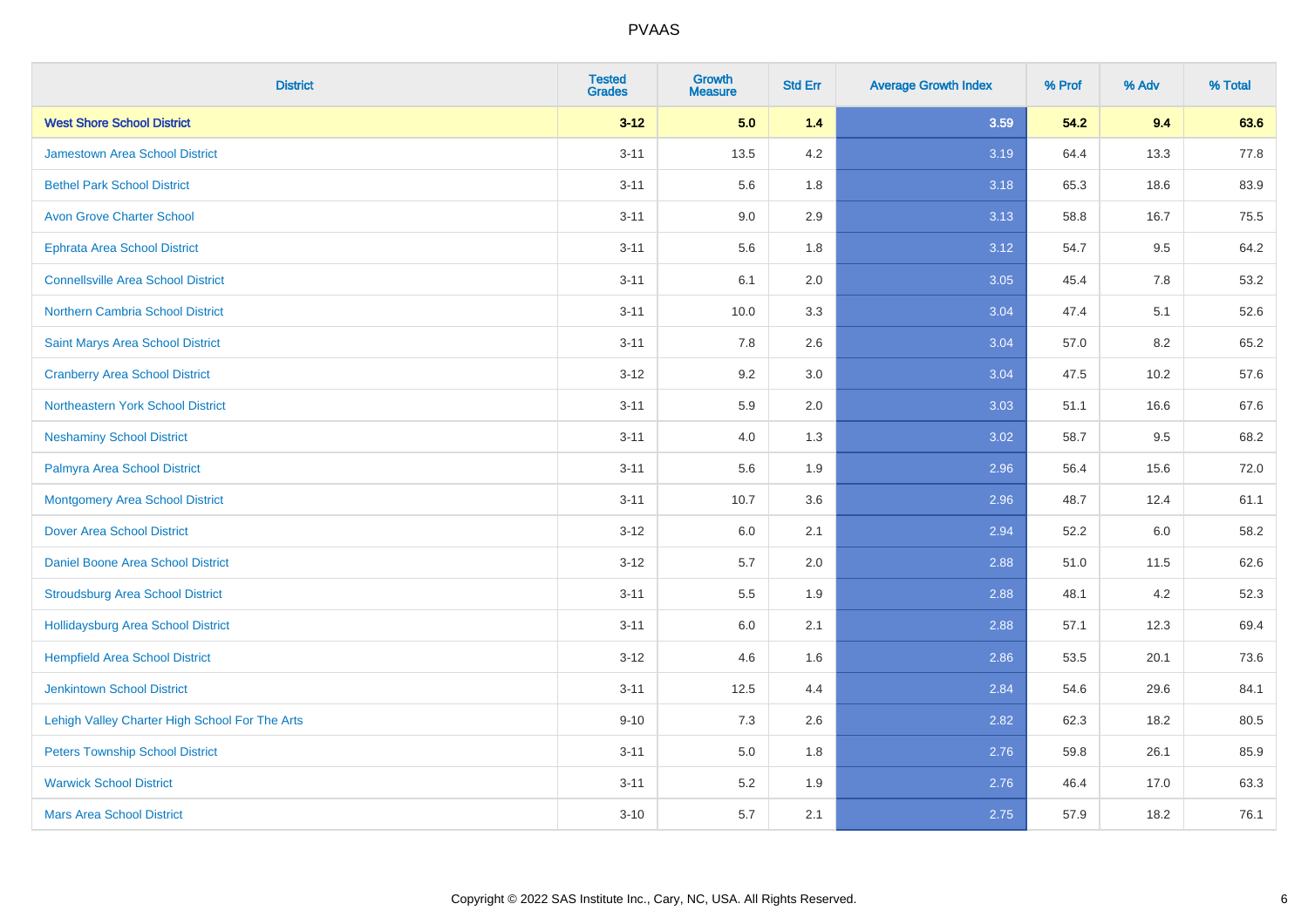| <b>District</b>                             | <b>Tested</b><br><b>Grades</b> | <b>Growth</b><br><b>Measure</b> | <b>Std Err</b> | <b>Average Growth Index</b> | % Prof | % Adv | % Total |
|---------------------------------------------|--------------------------------|---------------------------------|----------------|-----------------------------|--------|-------|---------|
| <b>West Shore School District</b>           | $3 - 12$                       | 5.0                             | 1.4            | 3.59                        | 54.2   | 9.4   | 63.6    |
| <b>Homer-Center School District</b>         | $3 - 11$                       | 9.7                             | 3.6            | 2.70                        | 45.1   | 17.2  | 62.3    |
| Multicultural Academy Charter School        | $9 - 11$                       | 9.5                             | 3.5            | 2.69                        | 22.0   | 0.0   | 22.0    |
| <b>Wyalusing Area School District</b>       | $3 - 12$                       | $8.8\,$                         | 3.3            | 2.68                        | 54.6   | 11.7  | 66.2    |
| <b>Spring Grove Area School District</b>    | $3 - 11$                       | 5.6                             | 2.1            | 2.68                        | 55.1   | 15.0  | 70.1    |
| <b>Kennett Consolidated School District</b> | $3 - 11$                       | 4.8                             | 1.8            | 2.61                        | 52.5   | 10.7  | 63.2    |
| New Hope-Solebury School District           | $3 - 11$                       | $7.5\,$                         | 2.9            | 2.57                        | 68.2   | 22.7  | 90.9    |
| <b>Penncrest School District</b>            | $3 - 11$                       | 5.7                             | 2.2            | 2.57                        | 47.2   | 7.1   | 54.3    |
| Renaissance Academy Charter School          | $3 - 11$                       | 8.3                             | 3.3            | 2.54                        | 45.6   | 22.8  | 68.4    |
| Northampton Area School District            | $3 - 11$                       | 4.0                             | 1.6            | 2.51                        | 52.3   | 10.8  | 63.1    |
| <b>Clarion Area School District</b>         | $3 - 11$                       | 10.3                            | 4.1            | 2.51                        | 45.4   | 14.6  | 60.0    |
| 21st Century Cyber Charter School           | $6 - 12$                       | 5.7                             | 2.3            | 2.50                        | 56.7   | 8.3   | 65.0    |
| <b>Shenandoah Valley School District</b>    | $3 - 11$                       | 9.7                             | 3.9            | 2.49                        | 28.3   | 5.0   | 33.3    |
| Wilmington Area School District             | $3 - 11$                       | 7.5                             | 3.0            | 2.48                        | 55.1   | 5.1   | 60.2    |
| <b>Bethlehem-Center School District</b>     | $3 - 10$                       | 8.1                             | 3.3            | 2.46                        | 35.1   | 1.4   | 36.5    |
| <b>Belmont Charter School</b>               | $3 - 10$                       | 16.0                            | 6.5            | 2.45                        | 64.3   | 0.0   | 64.3    |
| <b>Belle Vernon Area School District</b>    | $3 - 11$                       | 6.5                             | 2.6            | 2.44                        | 55.6   | 11.1  | 66.7    |
| <b>Wattsburg Area School District</b>       | $3 - 11$                       | 6.5                             | 2.7            | 2.43                        | 42.7   | 7.6   | 50.3    |
| People For People Charter School            | $3 - 12$                       | 13.3                            | 5.5            | 2.43                        | 13.5   | 0.0   | 13.5    |
| <b>New Foundations Charter School</b>       | $3 - 11$                       | 5.4                             | 2.2            | 2.41                        | 47.2   | 2.5   | 49.8    |
| <b>Hampton Township School District</b>     | $3 - 11$                       | 5.1                             | 2.2            | 2.35                        | 54.0   | 28.2  | 82.2    |
| <b>Franklin Area School District</b>        | $3 - 11$                       | 6.6                             | 2.8            | 2.34                        | 48.2   | 4.5   | 52.7    |
| <b>Governor Mifflin School District</b>     | $3 - 11$                       | 4.1                             | 1.8            | 2.33                        | 42.5   | 7.2   | 49.7    |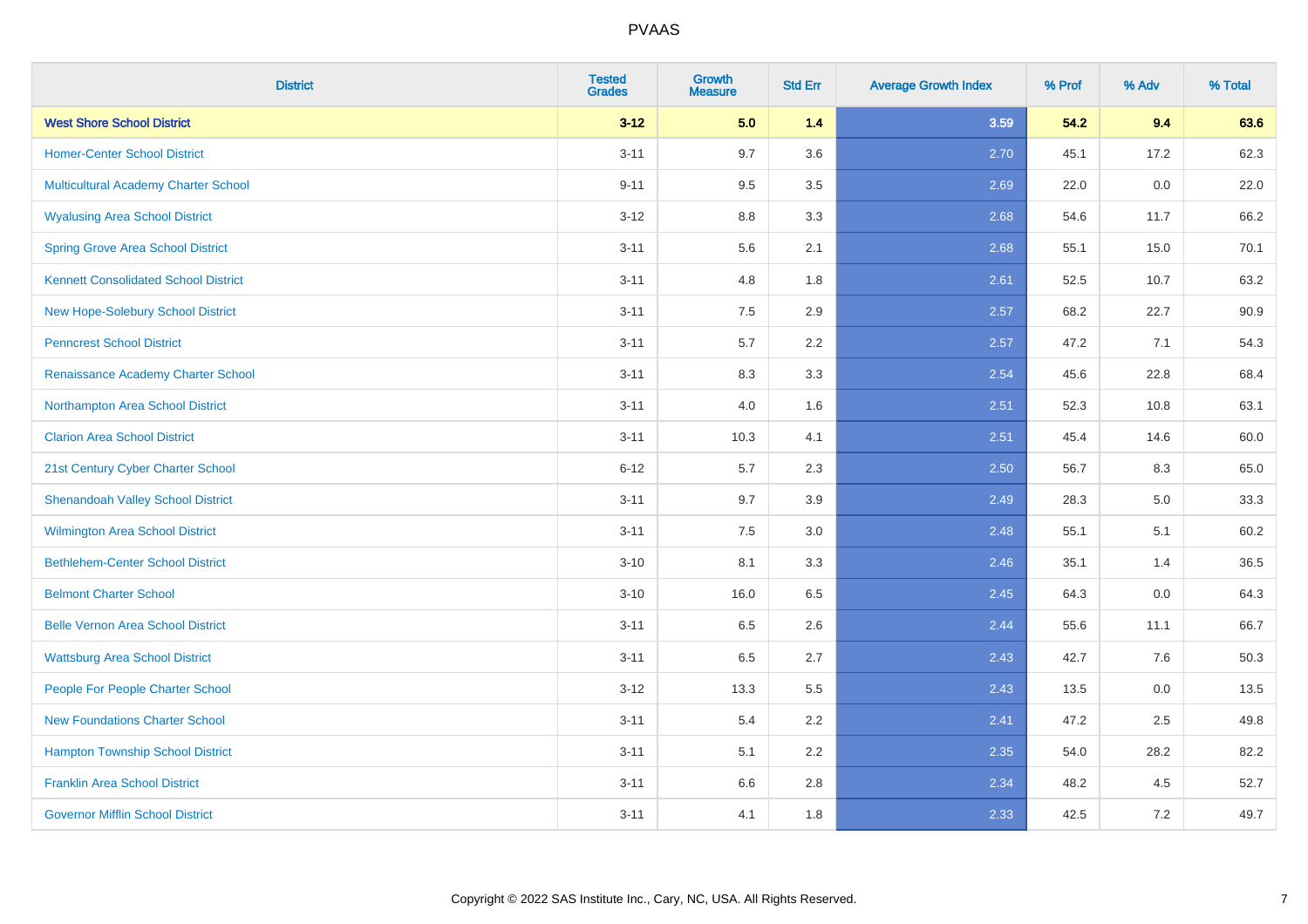| <b>District</b>                                        | <b>Tested</b><br><b>Grades</b> | Growth<br><b>Measure</b> | <b>Std Err</b> | <b>Average Growth Index</b> | % Prof | % Adv | % Total |
|--------------------------------------------------------|--------------------------------|--------------------------|----------------|-----------------------------|--------|-------|---------|
| <b>West Shore School District</b>                      | $3 - 12$                       | 5.0                      | $1.4$          | 3.59                        | 54.2   | 9.4   | 63.6    |
| <b>Collegium Charter School</b>                        | $3 - 10$                       | 5.9                      | 2.5            | 2.33                        | 38.1   | 7.9   | 46.0    |
| <b>Richland School District</b>                        | $3 - 11$                       | 6.7                      | 2.9            | 2.33                        | 62.2   | 19.2  | 81.4    |
| <b>Brookville Area School District</b>                 | $3 - 11$                       | 6.9                      | 3.0            | 2.30                        | 55.2   | 15.6  | 70.8    |
| <b>Wilson Area School District</b>                     | $3 - 11$                       | 6.0                      | 2.6            | 2.30                        | 48.7   | 8.5   | 57.2    |
| <b>Agora Cyber Charter School</b>                      | $3 - 11$                       | 5.8                      | 2.6            | 2.28                        | 42.8   | 6.6   | 49.4    |
| <b>Carbondale Area School District</b>                 | $3 - 10$                       | 7.4                      | 3.3            | 2.25                        | 56.6   | 2.6   | 59.2    |
| <b>Carlynton School District</b>                       | $3 - 11$                       | 7.3                      | 3.3            | 2.22                        | 41.0   | 10.5  | 51.6    |
| Lincoln Leadership Academy Charter School              | $3 - 12$                       | 14.2                     | 6.4            | 2.22                        | 23.5   | 0.0   | 23.5    |
| Pennsylvania Distance Learning Charter School          | $3 - 12$                       | 9.3                      | 4.2            | 2.22                        | 42.2   | 3.1   | 45.3    |
| <b>Allegheny Valley School District</b>                | $3 - 11$                       | 8.5                      | 3.9            | 2.17                        | 53.1   | 12.2  | 65.3    |
| Pennsylvania Leadership Charter School                 | $3 - 11$                       | 4.6                      | 2.2            | 2.13                        | 55.4   | 11.2  | 66.7    |
| Community Academy Of Philadelphia Charter School       | $3 - 11$                       | 5.8                      | 2.7            | 2.12                        | 26.7   | 0.9   | 27.6    |
| <b>Muhlenberg School District</b>                      | $3 - 10$                       | 4.0                      | 1.9            | 2.10                        | 34.2   | 2.6   | 36.8    |
| <b>Eastern Lancaster County School District</b>        | $3 - 12$                       | 4.5                      | 2.2            | 2.09                        | 46.3   | 11.4  | 57.6    |
| <b>Grove City Area School District</b>                 | $3 - 12$                       | 5.1                      | 2.4            | 2.09                        | 36.4   | 16.5  | 52.8    |
| <b>South Western School District</b>                   | $3 - 12$                       | 3.9                      | 1.9            | 2.08                        | 60.2   | 8.1   | 68.3    |
| <b>Keystone Oaks School District</b>                   | $3 - 11$                       | $5.5\,$                  | 2.6            | 2.07                        | 53.2   | 12.1  | 65.4    |
| <b>Millcreek Township School District</b>              | $3 - 11$                       | 3.1                      | 1.5            | 2.06                        | 55.6   | 14.2  | 69.7    |
| <b>Coudersport Area School District</b>                | $3 - 11$                       | 7.7                      | 3.7            | 2.06                        | 55.7   | 8.2   | 63.9    |
| Dr Robert Ketterer Charter School Inc                  | $6 - 12$                       | 10.1                     | 5.0            | 2.04                        | 14.9   | 0.4   | 15.3    |
| <b>Chester Charter Scholars Academy Charter School</b> | $3 - 12$                       | 8.4                      | 4.1            | 2.03                        | 23.4   | 0.0   | 23.4    |
| <b>Blackhawk School District</b>                       | $3 - 11$                       | 4.7                      | 2.3            | 2.01                        | 55.8   | 8.8   | 64.6    |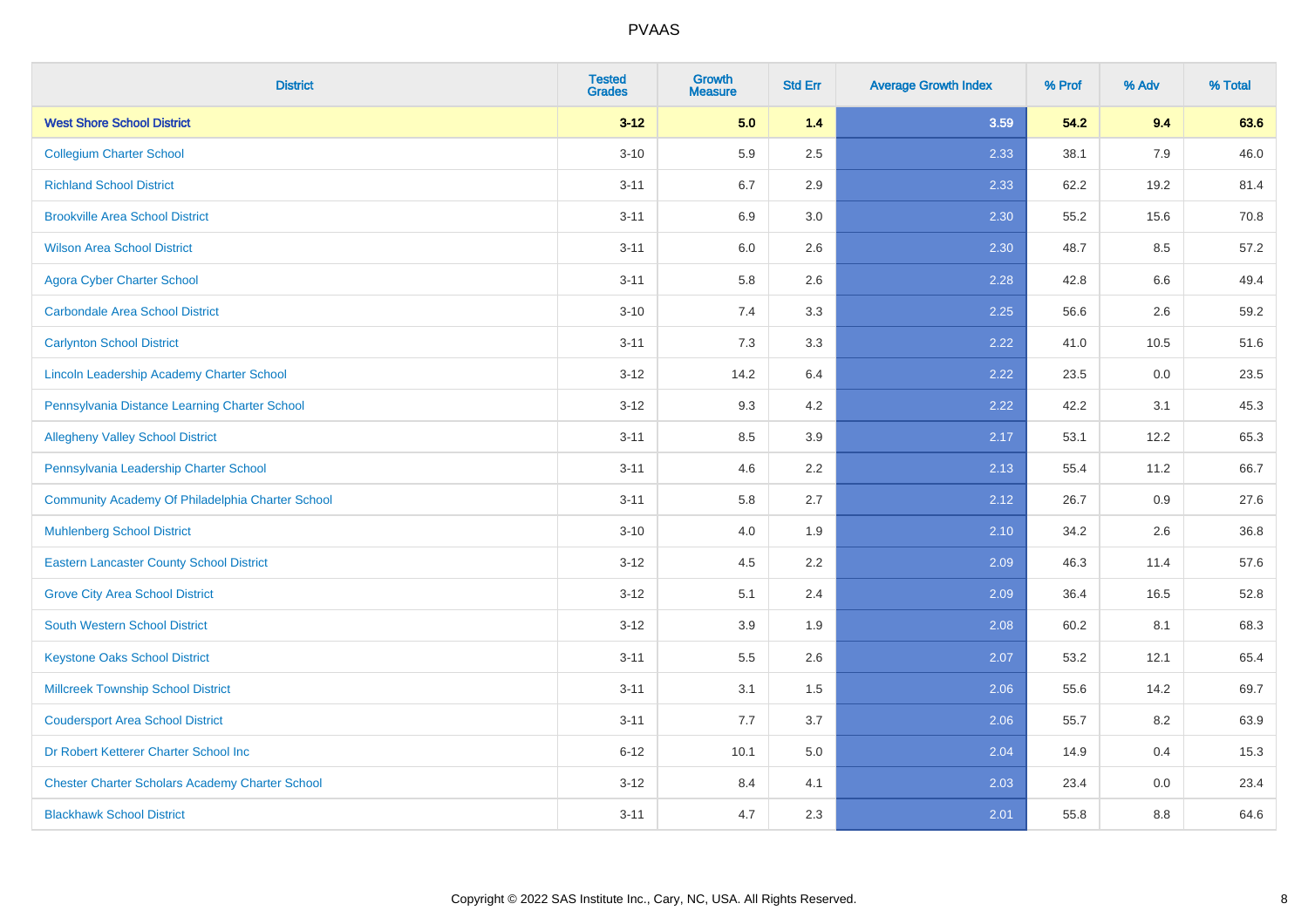| <b>District</b>                                 | <b>Tested</b><br><b>Grades</b> | <b>Growth</b><br><b>Measure</b> | <b>Std Err</b> | <b>Average Growth Index</b> | % Prof | % Adv   | % Total |
|-------------------------------------------------|--------------------------------|---------------------------------|----------------|-----------------------------|--------|---------|---------|
| <b>West Shore School District</b>               | $3 - 12$                       | 5.0                             | 1.4            | 3.59                        | 54.2   | 9.4     | 63.6    |
| Altoona Area School District                    | $3 - 12$                       | 3.3                             | 1.6            | 1.99                        | 47.7   | 8.2     | 55.9    |
| <b>Central Valley School District</b>           | $3 - 10$                       | 4.8                             | 2.4            | 1.98                        | 56.9   | $9.0\,$ | 65.9    |
| <b>West Allegheny School District</b>           | $3 - 12$                       | 4.0                             | 2.1            | 1.96                        | 63.1   | 15.7    | 78.8    |
| <b>Pottsville Area School District</b>          | $3 - 12$                       | 4.4                             | 2.3            | 1.94                        | 44.8   | 5.4     | 50.2    |
| <b>Beaver Area School District</b>              | $3 - 10$                       | 4.7                             | 2.4            | 1.94                        | 57.4   | 16.8    | 74.2    |
| <b>Western Wayne School District</b>            | $3 - 11$                       | 5.6                             | 2.9            | 1.93                        | 41.3   | 17.4    | 58.7    |
| <b>Steel Valley School District</b>             | $3 - 11$                       | 6.5                             | 3.4            | 1.89                        | 50.7   | 5.6     | 56.3    |
| <b>Sharon City School District</b>              | $3 - 11$                       | 4.9                             | 2.6            | 1.87                        | 48.2   | 5.3     | 53.4    |
| <b>Uniontown Area School District</b>           | $3 - 11$                       | 6.0                             | 3.2            | 1.87                        | 62.4   | 5.9     | 68.2    |
| <b>Blacklick Valley School District</b>         | $3 - 11$                       | 8.0                             | 4.3            | 1.85                        | 34.1   | 0.0     | 34.1    |
| <b>Monessen City School District</b>            | $3 - 10$                       | 8.3                             | 4.5            | 1.85                        | 42.9   | 2.9     | 45.7    |
| <b>Hanover Public School District</b>           | $3 - 11$                       | 5.2                             | 2.8            | 1.83                        | 52.2   | 14.4    | 66.7    |
| <b>Laurel Highlands School District</b>         | $3 - 11$                       | 4.3                             | 2.4            | 1.81                        | 44.9   | 9.6     | 54.5    |
| <b>Sto-Rox School District</b>                  | $3 - 10$                       | 6.6                             | 3.7            | 1.80                        | 13.4   | $0.0\,$ | 13.4    |
| <b>York Academy Regional Charter School</b>     | $3 - 11$                       | 9.0                             | 5.0            | 1.79                        | 55.2   | 0.0     | 55.2    |
| <b>Salisbury Township School District</b>       | $3 - 11$                       | 6.3                             | 3.6            | 1.77                        | 46.2   | 6.6     | 52.8    |
| <b>Bentworth School District</b>                | $3 - 11$                       | 5.7                             | 3.2            | 1.75                        | 44.2   | 19.5    | 63.6    |
| <b>Northgate School District</b>                | $3 - 11$                       | 6.3                             | 3.6            | 1.73                        | 53.3   | 16.7    | 70.0    |
| <b>Reach Cyber Charter School</b>               | $3 - 11$                       | 8.1                             | 4.7            | 1.72                        | 42.4   | 4.6     | 47.0    |
| <b>Oswayo Valley School District</b>            | $3 - 12$                       | 8.5                             | 5.0            | 1.68                        | 50.0   | 16.7    | 66.7    |
| <b>Central Bucks School District</b>            | $3 - 11$                       | 1.6                             | 0.9            | 1.66                        | 63.0   | 16.8    | 79.8    |
| <b>Allegheny-Clarion Valley School District</b> | $3 - 10$                       | 7.8                             | 4.7            | 1.65                        | 53.3   | 3.3     | 56.7    |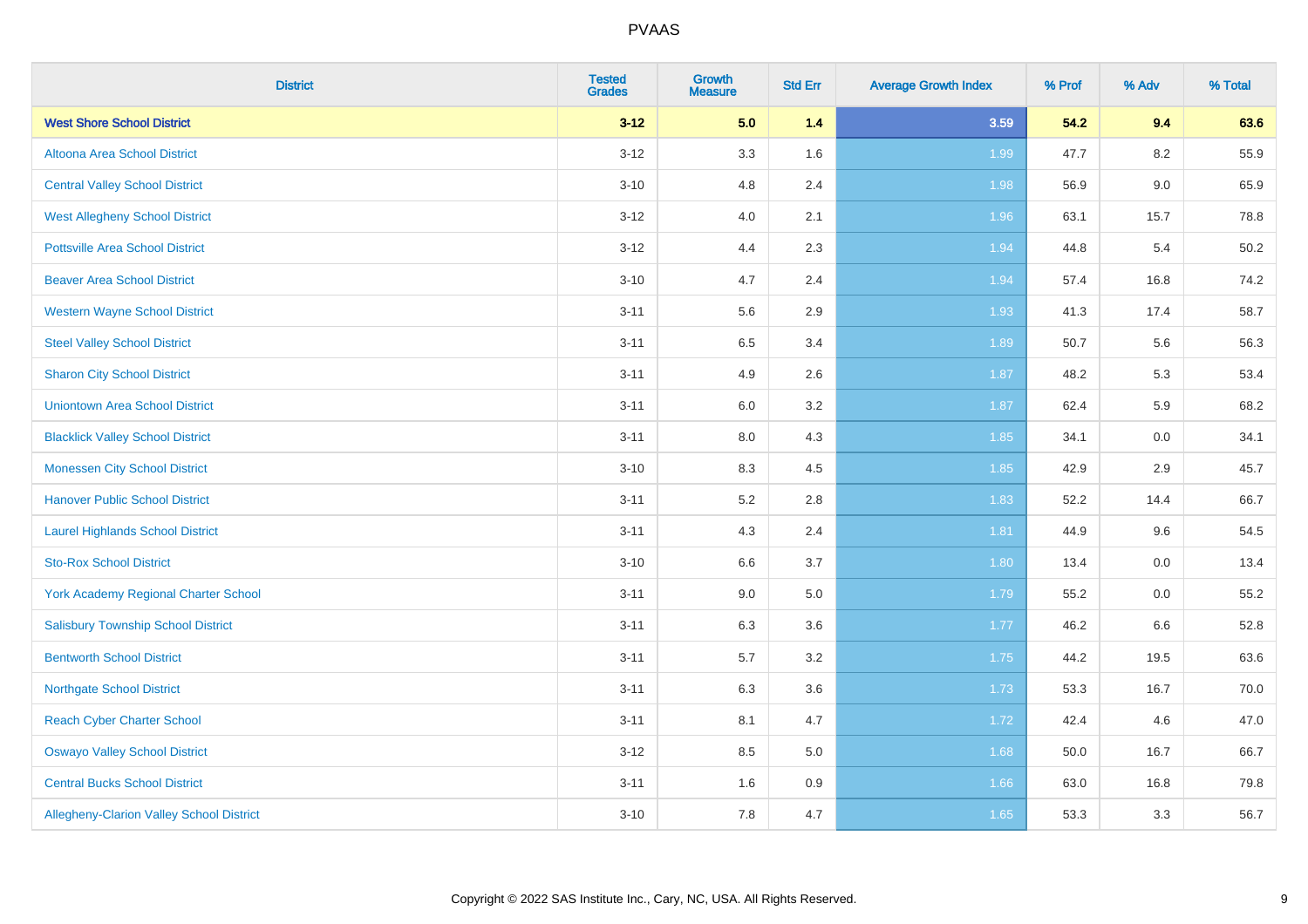| <b>District</b>                                    | <b>Tested</b><br><b>Grades</b> | Growth<br><b>Measure</b> | <b>Std Err</b> | <b>Average Growth Index</b> | % Prof | % Adv | % Total |
|----------------------------------------------------|--------------------------------|--------------------------|----------------|-----------------------------|--------|-------|---------|
| <b>West Shore School District</b>                  | $3 - 12$                       | 5.0                      | $1.4$          | 3.59                        | 54.2   | 9.4   | 63.6    |
| <b>Conrad Weiser Area School District</b>          | $3 - 11$                       | 3.6                      | 2.2            | 1.63                        | 52.1   | 2.1   | 54.2    |
| <b>Millersburg Area School District</b>            | $3 - 11$                       | 6.2                      | 3.8            | 1.63                        | 51.8   | 7.4   | 59.3    |
| Esperanza Academy Charter School                   | $4 - 11$                       | 4.0                      | 2.5            | 1.61                        | 32.4   | 0.7   | 33.1    |
| <b>Hermitage School District</b>                   | $3 - 12$                       | 3.8                      | 2.4            | 1.60                        | 57.5   | 9.3   | 66.8    |
| <b>Pleasant Valley School District</b>             | $3 - 11$                       | 3.1                      | 2.0            | 1.57                        | 57.2   | 5.5   | 62.8    |
| South Butler County School District                | $3 - 10$                       | 3.9                      | 2.5            | 1.54                        | 53.1   | 16.6  | 69.7    |
| <b>Armstrong School District</b>                   | $3 - 11$                       | 2.6                      | 1.7            | 1.53                        | 51.5   | 6.1   | 57.6    |
| <b>Warrior Run School District</b>                 | $3 - 11$                       | 4.6                      | 3.0            | 1.51                        | 40.9   | 8.1   | 49.0    |
| <b>Burrell School District</b>                     | $3 - 11$                       | 4.5                      | 3.1            | 1.48                        | 58.5   | 13.8  | 72.3    |
| <b>Everett Area School District</b>                | $3 - 11$                       | 5.0                      | 3.4            | 1.47                        | 60.5   | 1.3   | 61.8    |
| <b>New Brighton Area School District</b>           | $3 - 11$                       | 4.6                      | 3.1            | 1.47                        | 60.9   | 5.8   | 66.7    |
| <b>Loyalsock Township School District</b>          | $3 - 12$                       | 4.2                      | 2.8            | 1.47                        | 54.3   | 2.1   | 56.4    |
| <b>Punxsutawney Area School District</b>           | $3 - 11$                       | 4.2                      | 2.9            | 1.45                        | 55.0   | 5.5   | 60.6    |
| <b>Towanda Area School District</b>                | $3 - 11$                       | 4.0                      | 2.8            | 1.44                        | 39.4   | 6.6   | 46.0    |
| <b>Methacton School District</b>                   | $3 - 11$                       | 2.5                      | 1.7            | 1.43                        | 62.5   | 16.4  | 79.0    |
| <b>Lincoln Park Performing Arts Charter School</b> | $7 - 11$                       | 3.6                      | 2.5            | 1.42                        | 59.6   | 14.7  | 74.3    |
| <b>KIPP Dubois Charter School</b>                  | $9 - 10$                       | 4.7                      | 3.3            | 1.40                        | 31.0   | 1.4   | 32.4    |
| Capital Area School for the Arts Charter School    | $9 - 11$                       | 5.8                      | 4.1            | 1.39                        | 59.3   | 18.6  | 78.0    |
| <b>West York Area School District</b>              | $3 - 12$                       | 3.2                      | 2.3            | 1.38                        | 53.8   | 4.4   | 58.2    |
| <b>MaST Community Charter School II</b>            | $3 - 10$                       | 4.4                      | 3.2            | 1.37                        | 28.4   | 3.4   | 31.8    |
| <b>Pottsgrove School District</b>                  | $3 - 11$                       | 2.8                      | 2.0            | 1.35                        | 44.0   | 10.0  | 53.9    |
| Mastery Charter School - Shoemaker Campus          | $7 - 10$                       | 4.1                      | 3.0            | 1.34                        | 20.9   | 3.3   | 24.2    |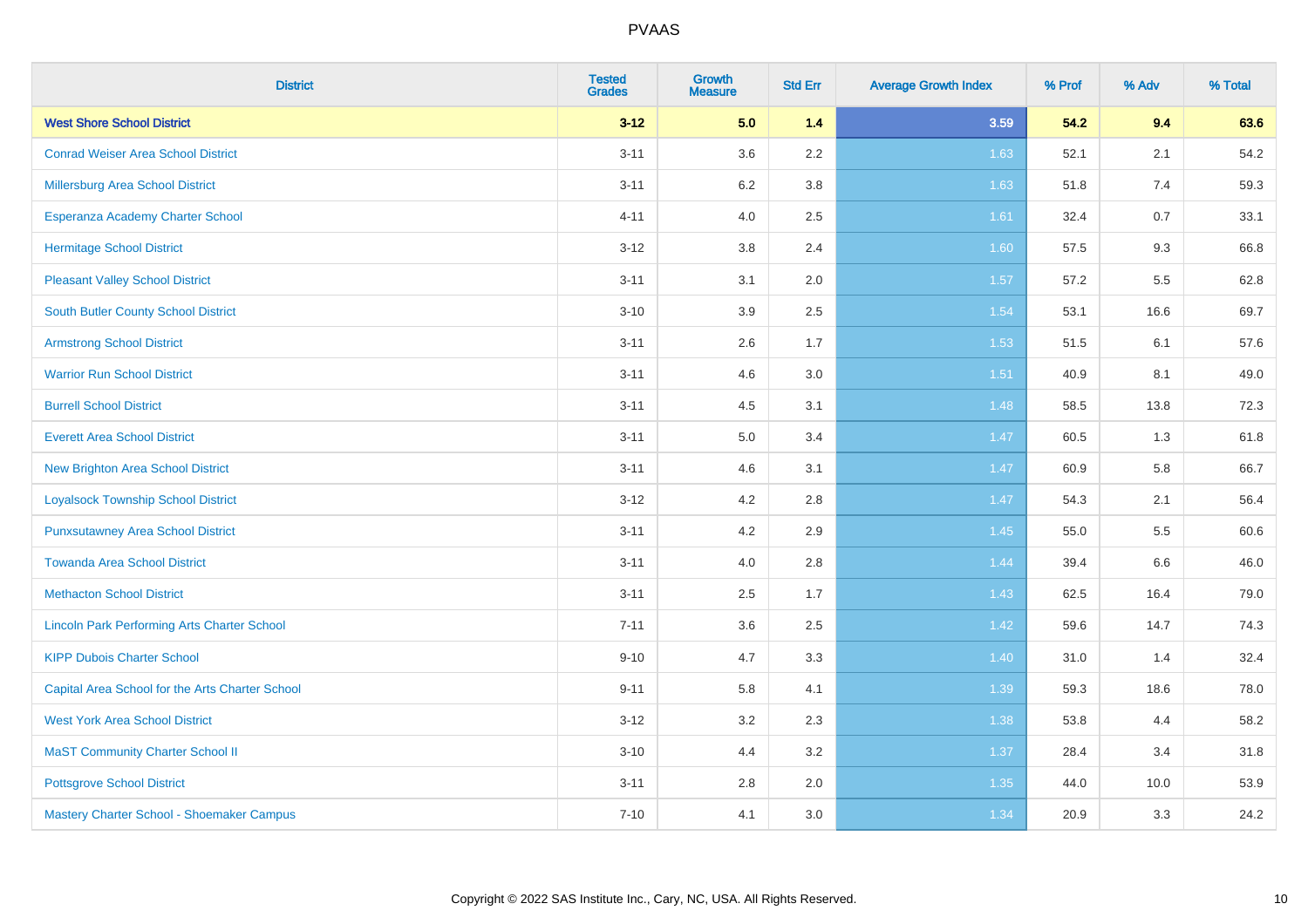| <b>District</b>                               | <b>Tested</b><br><b>Grades</b> | <b>Growth</b><br><b>Measure</b> | <b>Std Err</b> | <b>Average Growth Index</b> | % Prof | % Adv   | % Total |
|-----------------------------------------------|--------------------------------|---------------------------------|----------------|-----------------------------|--------|---------|---------|
| <b>West Shore School District</b>             | $3 - 12$                       | 5.0                             | 1.4            | 3.59                        | 54.2   | 9.4     | 63.6    |
| <b>Ligonier Valley School District</b>        | $3 - 11$                       | 4.2                             | 3.1            | 1.34                        | 59.1   | 10.3    | 69.5    |
| <b>Spring Cove School District</b>            | $3 - 11$                       | 3.4                             | 2.5            | 1.33                        | 47.8   | 12.7    | 60.4    |
| <b>Fairview School District</b>               | $3 - 11$                       | 3.4                             | 2.6            | 1.32                        | 57.2   | 17.6    | 74.8    |
| <b>Donegal School District</b>                | $3 - 12$                       | 3.1                             | 2.4            | 1.29                        | 60.6   | 9.1     | 69.7    |
| <b>Line Mountain School District</b>          | $3 - 11$                       | 4.1                             | 3.2            | 1.27                        | 52.9   | 9.2     | 62.1    |
| <b>Woodland Hills School District</b>         | $3 - 12$                       | 3.2                             | 2.6            | 1.22                        | 31.4   | 3.6     | 35.0    |
| <b>Halifax Area School District</b>           | $3 - 11$                       | 4.7                             | 3.9            | 1.22                        | 61.5   | 9.6     | 71.2    |
| <b>Port Allegany School District</b>          | $3 - 11$                       | 4.4                             | 3.6            | 1.21                        | 28.1   | 9.4     | 37.5    |
| <b>Shanksville-Stonycreek School District</b> | $3 - 10$                       | 7.0                             | 5.9            | 1.20                        | 64.7   | 17.6    | 82.4    |
| <b>Central Cambria School District</b>        | $3 - 11$                       | 3.0                             | 2.5            | 1.17                        | 56.2   | 9.7     | 66.0    |
| Esperanza Cyber Charter School                | $3 - 11$                       | 7.1                             | 6.1            | 1.16                        | 9.1    | $0.0\,$ | 9.1     |
| <b>Tidioute Community Charter School</b>      | $3 - 11$                       | 5.7                             | 5.1            | 1.11                        | 34.4   | 21.9    | 56.2    |
| Morrisville Borough School District           | $3 - 11$                       | 4.8                             | 4.3            | 1.10                        | 30.2   | 2.3     | 32.6    |
| Leechburg Area School District                | $3 - 11$                       | 4.4                             | 4.0            | 1.09                        | 47.8   | 19.6    | 67.4    |
| Meyersdale Area School District               | $3 - 11$                       | 4.2                             | 4.0            | 1.07                        | 43.1   | 6.9     | 50.0    |
| <b>General Mclane School District</b>         | $3 - 11$                       | 3.1                             | 2.9            | 1.07                        | 62.3   | 4.9     | 67.2    |
| <b>Williamsport Area School District</b>      | $3 - 11$                       | 1.9                             | 1.8            | 1.04                        | 44.1   | 12.8    | 56.9    |
| <b>Franklin Regional School District</b>      | $3 - 11$                       | 2.0                             | 1.9            | 1.02                        | 66.7   | 15.5    | 82.1    |
| <b>Manheim Central School District</b>        | $3 - 11$                       | 2.1                             | 2.1            | $1.01$                      | 53.2   | 11.6    | 64.8    |
| <b>Tunkhannock Area School District</b>       | $3 - 11$                       | 2.3                             | 2.2            | 1.01                        | 44.9   | 9.6     | 54.6    |
| Mastery Charter School - Pickett Campus       | $6 - 10$                       | 5.6                             | 5.7            | 1.00                        | 27.8   | 0.0     | 27.8    |
| Lehigh Career & Technical Institute           | $10 - 12$                      | 5.6                             | 5.6            | 0.99                        | 78.3   | 0.0     | 78.3    |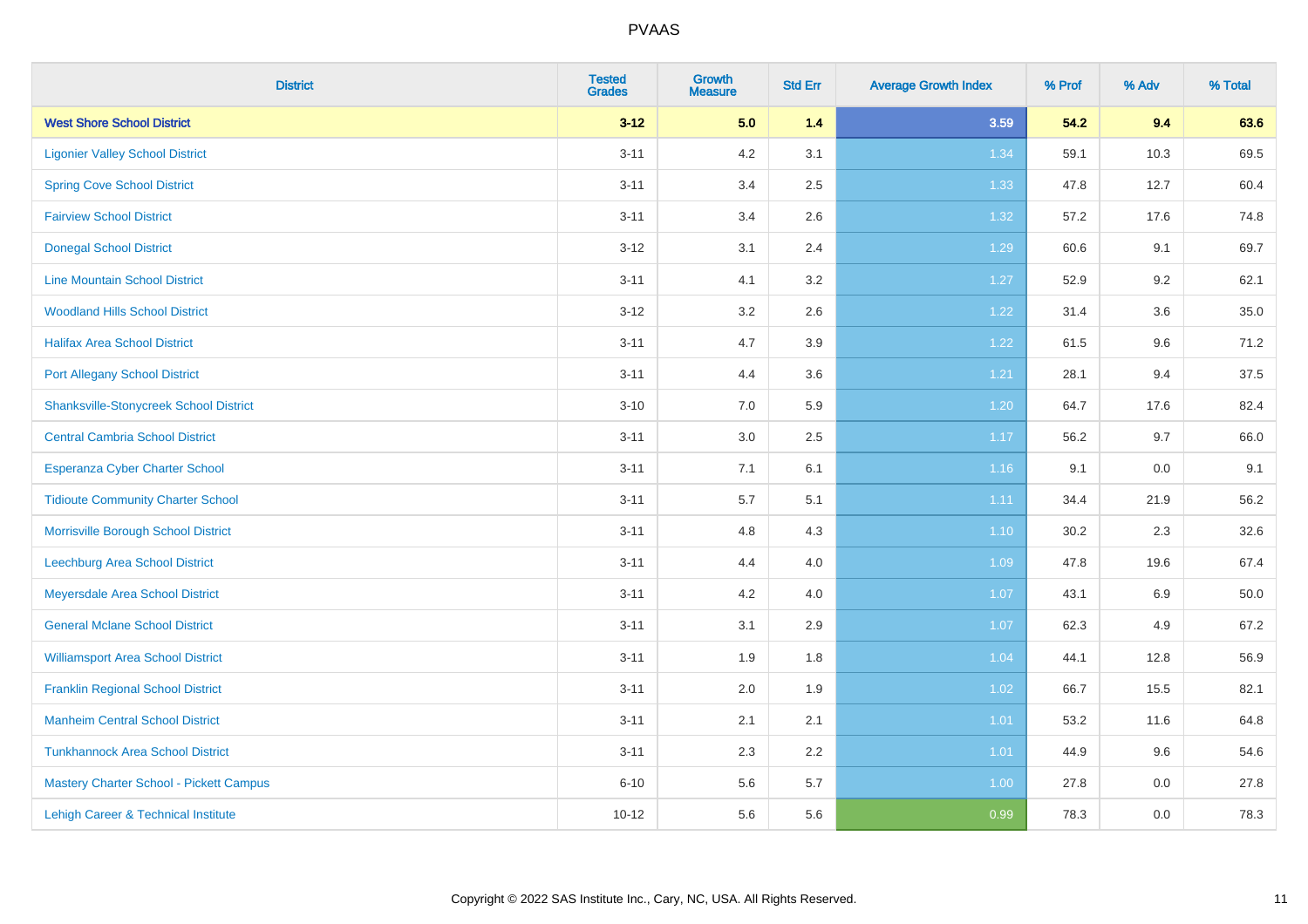| <b>District</b>                                | <b>Tested</b><br><b>Grades</b> | <b>Growth</b><br><b>Measure</b> | <b>Std Err</b> | <b>Average Growth Index</b> | % Prof | % Adv | % Total |
|------------------------------------------------|--------------------------------|---------------------------------|----------------|-----------------------------|--------|-------|---------|
| <b>West Shore School District</b>              | $3 - 12$                       | 5.0                             | 1.4            | 3.59                        | 54.2   | 9.4   | 63.6    |
| <b>Bensalem Township School District</b>       | $3 - 11$                       | 1.6                             | 1.6            | 0.98                        | 38.8   | 8.3   | 47.1    |
| <b>Hopewell Area School District</b>           | $3 - 11$                       | 2.6                             | 2.7            | 0.97                        | 58.4   | 4.0   | 62.4    |
| <b>Berlin Brothersvalley School District</b>   | $3 - 11$                       | 4.0                             | 4.2            | 0.96                        | 48.8   | 14.0  | 62.8    |
| <b>Clairton City School District</b>           | $3 - 11$                       | 3.5                             | 3.7            | 0.95                        | 13.4   | 0.0   | 13.4    |
| <b>Lower Moreland Township School District</b> | $3 - 11$                       | 2.0                             | 2.2            | 0.95                        | 62.8   | 17.0  | 79.8    |
| <b>Baldwin-Whitehall School District</b>       | $3 - 11$                       | 1.8                             | 1.9            | 0.94                        | 58.6   | 8.6   | 67.1    |
| <b>Keystone School District</b>                | $3 - 11$                       | 3.1                             | 3.3            | 0.94                        | 50.6   | 6.5   | 57.1    |
| <b>Bedford Area School District</b>            | $3 - 11$                       | 2.5                             | 2.6            | 0.93                        | 48.5   | 10.0  | 58.5    |
| Northwestern Lehigh School District            | $3 - 11$                       | 2.2                             | 2.3            | 0.93                        | 53.3   | 9.7   | 63.0    |
| West Jefferson Hills School District           | $3 - 11$                       | 1.8                             | 2.1            | 0.88                        | 55.7   | 20.8  | 76.4    |
| South Fayette Township School District         | $3 - 11$                       | 1.7                             | 2.0            | 0.88                        | 61.0   | 26.5  | 87.6    |
| <b>North Clarion County School District</b>    | $3 - 12$                       | 3.7                             | 4.3            | 0.85                        | 67.5   | 15.0  | 82.5    |
| <b>Marple Newtown School District</b>          | $3 - 11$                       | 2.0                             | 2.4            | 0.81                        | 57.6   | 12.8  | 70.4    |
| <b>Mcguffey School District</b>                | $3 - 11$                       | 2.1                             | 2.6            | 0.81                        | 57.7   | 3.1   | 60.8    |
| <b>Camp Hill School District</b>               | $3 - 12$                       | 2.3                             | 3.0            | 0.78                        | 53.6   | 17.5  | 71.1    |
| Urban Pathways 6-12 Charter School             | $6 - 11$                       | 4.8                             | 6.4            | 0.75                        | 28.6   | 0.0   | 28.6    |
| Southeastern Greene School District            | $3 - 10$                       | 3.3                             | 4.6            | $\overline{0.72}$           | 57.6   | 6.1   | 63.6    |
| <b>Harmony Area School District</b>            | $3 - 10$                       | 4.5                             | 6.3            | 0.72                        | 33.3   | 13.3  | 46.7    |
| <b>Athens Area School District</b>             | $3 - 11$                       | 1.6                             | 2.5            | 0.64                        | 46.9   | 7.6   | 54.5    |
| <b>United School District</b>                  | $3 - 11$                       | 2.1                             | 3.4            | 0.63                        | 60.3   | 6.6   | 66.9    |
| <b>Laurel School District</b>                  | $3 - 11$                       | 1.8                             | 3.1            | 0.59                        | 70.1   | 2.3   | 72.4    |
| <b>Commodore Perry School District</b>         | $3 - 11$                       | 3.2                             | 5.5            | 0.58                        | 58.3   | 0.0   | 58.3    |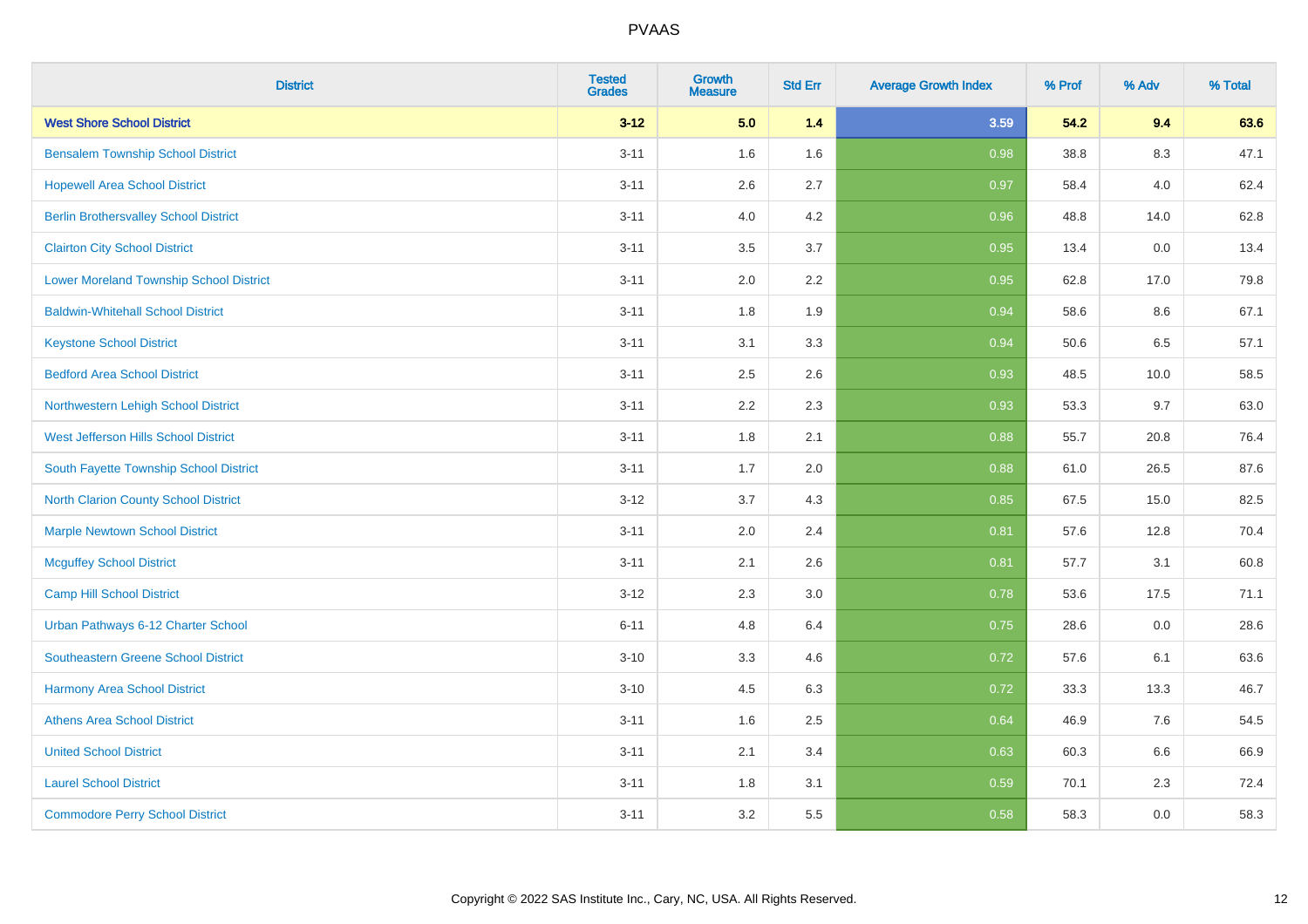| <b>District</b>                               | <b>Tested</b><br><b>Grades</b> | Growth<br><b>Measure</b> | <b>Std Err</b> | <b>Average Growth Index</b> | % Prof | % Adv   | % Total |
|-----------------------------------------------|--------------------------------|--------------------------|----------------|-----------------------------|--------|---------|---------|
| <b>West Shore School District</b>             | $3 - 12$                       | 5.0                      | $1.4$          | 3.59                        | 54.2   | 9.4     | 63.6    |
| <b>Forbes Road School District</b>            | $3 - 11$                       | 2.8                      | 5.1            | 0.56                        | 41.4   | 10.3    | 51.7    |
| <b>Schuylkill Valley School District</b>      | $3 - 11$                       | 1.4                      | 2.5            | 0.56                        | 55.1   | 10.2    | 65.3    |
| <b>Union School District</b>                  | $3 - 12$                       | $2.3\,$                  | 4.2            | 0.54                        | 32.6   | $7.0\,$ | 39.5    |
| <b>Radnor Township School District</b>        | $3 - 12$                       | 1.0                      | 2.1            | 0.50                        | 65.0   | 23.2    | 88.2    |
| <b>Hanover Area School District</b>           | $3 - 11$                       | 2.2                      | 4.6            | 0.48                        | 42.9   | 5.7     | 48.6    |
| <b>Purchase Line School District</b>          | $3 - 12$                       | 1.7                      | 3.5            | 0.47                        | 43.1   | 5.4     | 48.5    |
| <b>Upper Adams School District</b>            | $3 - 11$                       | 1.3                      | 2.9            | 0.47                        | 55.2   | 8.6     | 63.8    |
| <b>Roberto Clemente Charter School</b>        | $3 - 12$                       | 2.2                      | 4.9            | 0.45                        | 27.5   | 5.0     | 32.5    |
| <b>Union Area School District</b>             | $3 - 11$                       | 1.9                      | 4.3            | 0.44                        | 61.5   | 0.0     | 61.5    |
| Mastery Charter High School-Lenfest Campus    | $7 - 11$                       | 2.5                      | 5.7            | 0.43                        | 40.0   | 0.0     | 40.0    |
| <b>Galeton Area School District</b>           | $3 - 11$                       | 2.2                      | 5.3            | 0.42                        | 41.3   | 4.4     | 45.6    |
| <b>Newport School District</b>                | $3 - 12$                       | 1.4                      | 3.5            | 0.41                        | 51.5   | 10.3    | 61.8    |
| <b>Tussey Mountain School District</b>        | $3 - 12$                       | 1.5                      | 3.7            | 0.40                        | 38.6   | 1.8     | 40.4    |
| <b>South Eastern School District</b>          | $3 - 11$                       | 0.9                      | 2.4            | 0.39                        | 54.8   | 6.6     | 61.4    |
| <b>Gateway School District</b>                | $3 - 11$                       | 0.8                      | 2.2            | 0.38                        | 52.1   | 13.8    | 65.9    |
| <b>Wallingford-Swarthmore School District</b> | $3 - 10$                       | 0.9                      | 2.4            | 0.38                        | 64.4   | 22.7    | 87.1    |
| <b>Lakeland School District</b>               | $3 - 11$                       | 1.1                      | 2.8            | 0.38                        | 48.6   | 3.7     | 52.3    |
| <b>Lower Dauphin School District</b>          | $3 - 11$                       | 0.6                      | 1.9            | 0.33                        | 49.2   | 12.6    | 61.8    |
| <b>Wyomissing Area School District</b>        | $3 - 12$                       | 0.8                      | 2.6            | 0.33                        | 55.7   | 17.6    | 73.3    |
| <b>Mastery Charter School - Thomas Campus</b> | $3 - 10$                       | 2.1                      | 6.2            | 0.33                        | 28.6   | 0.0     | 28.6    |
| Lehigh Valley Academy Regional Charter School | $3 - 11$                       | 0.7                      | 2.3            | 0.32                        | 46.3   | 5.0     | 51.4    |
| <b>Greater Latrobe School District</b>        | $3 - 11$                       | 0.6                      | 1.9            | 0.31                        | 55.5   | 14.1    | 69.5    |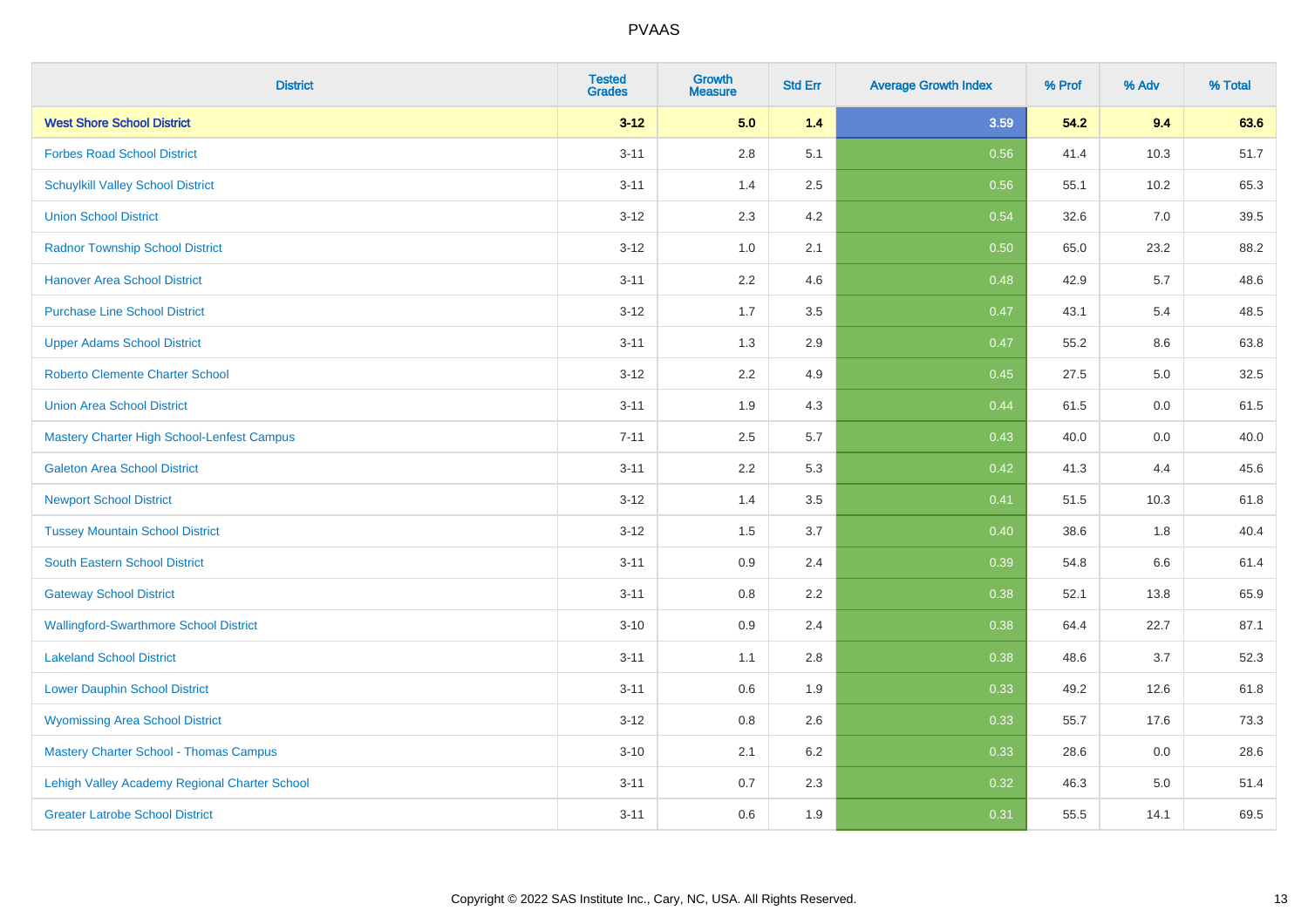| <b>District</b>                          | <b>Tested</b><br><b>Grades</b> | Growth<br><b>Measure</b> | <b>Std Err</b> | <b>Average Growth Index</b> | % Prof | % Adv   | % Total |
|------------------------------------------|--------------------------------|--------------------------|----------------|-----------------------------|--------|---------|---------|
| <b>West Shore School District</b>        | $3 - 12$                       | 5.0                      | $1.4$          | 3.59                        | 54.2   | 9.4     | 63.6    |
| <b>Greenville Area School District</b>   | $3 - 11$                       | 0.7                      | 2.9            | 0.26                        | 53.4   | 6.9     | 60.3    |
| <b>Bloomsburg Area School District</b>   | $3 - 10$                       | 0.7                      | 3.0            | 0.23                        | 55.9   | 11.8    | 67.6    |
| <b>Jersey Shore Area School District</b> | $3 - 11$                       | 0.5                      | 2.6            | 0.21                        | 47.1   | 9.2     | 56.2    |
| <b>Reynolds School District</b>          | $3 - 10$                       | 0.5                      | 3.4            | 0.16                        | 52.1   | 7.0     | 59.2    |
| <b>Brockway Area School District</b>     | $3 - 11$                       | 0.6                      | 3.6            | 0.16                        | 49.2   | 7.7     | 56.9    |
| Northern Lebanon School District         | $3 - 11$                       | 0.4                      | 2.5            | 0.15                        | 28.0   | 3.0     | 31.0    |
| <b>Danville Area School District</b>     | $3 - 11$                       | 0.4                      | 2.6            | 0.15                        | 57.4   | 18.4    | 75.7    |
| <b>Smethport Area School District</b>    | $3 - 12$                       | 0.6                      | 3.9            | 0.15                        | 37.0   | 1.8     | 38.9    |
| Insight PA Cyber Charter School          | $3 - 11$                       | 0.7                      | 5.7            | 0.12                        | 50.0   | 4.8     | 54.8    |
| <b>Hempfield School District</b>         | $3 - 11$                       | 0.1                      | 1.4            | 0.08                        | 58.2   | $9.9\,$ | 68.2    |
| <b>West Branch Area School District</b>  | $3 - 11$                       | 0.2                      | 3.8            | 0.05                        | 47.2   | 1.9     | 49.1    |
| East Stroudsburg Area School District    | $3 - 11$                       | 0.1                      | 1.6            | 0.05                        | 45.8   | 7.8     | 53.6    |
| <b>Wilkes-Barre Area School District</b> | $3 - 11$                       | 0.1                      | 3.2            | 0.02                        | 35.5   | 5.4     | 40.9    |
| <b>Susquenita School District</b>        | $3 - 11$                       | $-0.1$                   | 2.8            | $-0.01$                     | 47.7   | 10.1    | 57.8    |
| <b>Penn Cambria School District</b>      | $3 - 11$                       | $-0.0$                   | 2.7            | $-0.01$                     | 61.5   | 7.7     | 69.2    |
| <b>Kutztown Area School District</b>     | $3 - 12$                       | $-0.2$                   | 3.2            | $-0.05$                     | 55.4   | 13.3    | 68.7    |
| <b>Avella Area School District</b>       | $3-12$                         | $-0.3$                   | 4.7            | $-0.05$                     | 49.3   | 14.5    | 63.8    |
| <b>Mercer Area School District</b>       | $3 - 11$                       | $-0.2$                   | 3.3            | $-0.06$                     | 56.0   | $8.0\,$ | 64.0    |
| <b>Warren County School District</b>     | $3 - 11$                       | $-0.1$                   | 1.8            | $-0.06$                     | 37.2   | 5.3     | 42.6    |
| <b>Chester-Upland School District</b>    | $3 - 11$                       | $-0.3$                   | 2.7            | $-0.09$                     | 13.8   | 0.8     | 14.6    |
| New Kensington-Arnold School District    | $3 - 11$                       | $-0.4$                   | 3.8            | $-0.10$                     | 40.7   | 3.7     | 44.4    |
| <b>Blue Ridge School District</b>        | $3 - 11$                       | $-0.5$                   | 3.6            | $-0.12$                     | 44.6   | 3.1     | 47.7    |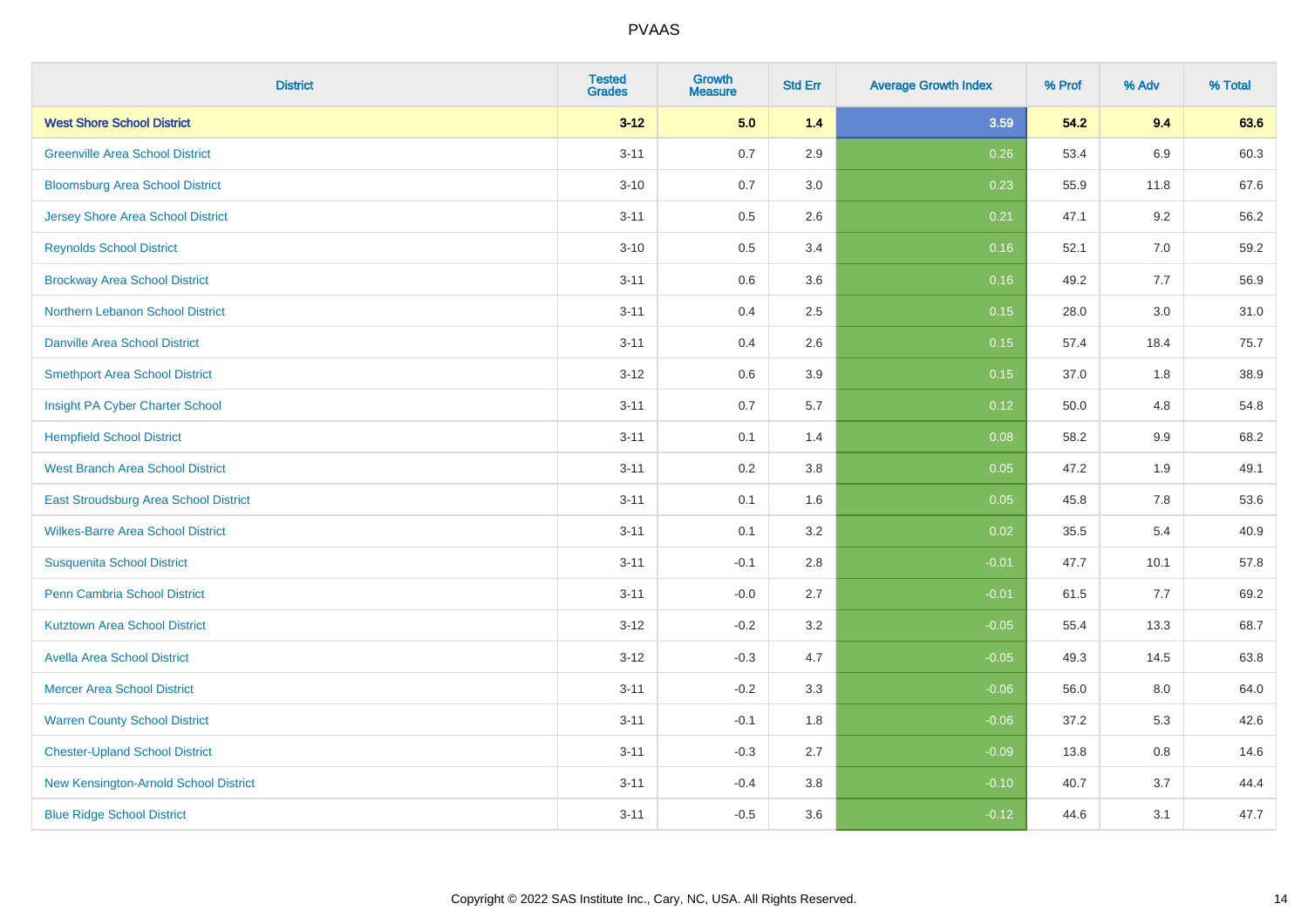| <b>District</b>                                    | <b>Tested</b><br><b>Grades</b> | <b>Growth</b><br><b>Measure</b> | <b>Std Err</b> | <b>Average Growth Index</b> | % Prof | % Adv | % Total |
|----------------------------------------------------|--------------------------------|---------------------------------|----------------|-----------------------------|--------|-------|---------|
| <b>West Shore School District</b>                  | $3 - 12$                       | 5.0                             | 1.4            | 3.59                        | 54.2   | 9.4   | 63.6    |
| <b>Central Fulton School District</b>              | $3 - 11$                       | $-0.5$                          | 3.5            | $-0.14$                     | 51.4   | 8.6   | 60.0    |
| <b>Otto-Eldred School District</b>                 | $3 - 11$                       | $-0.7$                          | 4.2            | $-0.15$                     | 56.2   | 6.2   | 62.5    |
| <b>Oley Valley School District</b>                 | $3 - 11$                       | $-0.4$                          | 2.8            | $-0.15$                     | 43.1   | 12.9  | 56.0    |
| Philadelphia Electrical & Tech Charter High School | $10 - 10$                      | $-0.5$                          | 2.9            | $-0.15$                     | 8.8    | 0.0   | 8.8     |
| <b>Bellefonte Area School District</b>             | $3 - 11$                       | $-0.4$                          | 2.2            | $-0.17$                     | 47.6   | 10.6  | 58.2    |
| <b>Southern Lehigh School District</b>             | $3 - 11$                       | $-0.4$                          | 2.3            | $-0.17$                     | 66.1   | 11.9  | 78.0    |
| <b>Crestwood School District</b>                   | $3 - 11$                       | $-0.4$                          | 2.4            | $-0.17$                     | 57.4   | 17.0  | 74.4    |
| <b>Achievement House Charter School</b>            | $7 - 11$                       | $-0.7$                          | 4.0            | $-0.17$                     | 32.5   | 2.6   | 35.1    |
| <b>Millville Area School District</b>              | $3 - 12$                       | $-0.9$                          | 4.7            | $-0.18$                     | 51.4   | 5.4   | 56.8    |
| <b>Mount Carmel Area School District</b>           | $3 - 11$                       | $-0.6$                          | 3.1            | $-0.18$                     | 45.3   | 2.1   | 47.4    |
| <b>Westinghouse Arts Academy Charter School</b>    | $9 - 10$                       | $-0.7$                          | 3.6            | $-0.19$                     | 59.2   | 8.4   | 67.6    |
| <b>Panther Valley School District</b>              | $3 - 12$                       | $-0.6$                          | 3.3            | $-0.19$                     | 47.9   | 4.3   | 52.1    |
| <b>Harrisburg City School District</b>             | $3 - 11$                       | $-0.4$                          | 2.1            | $-0.19$                     | 15.1   | 0.4   | 15.5    |
| <b>Girard School District</b>                      | $3 - 11$                       | $-0.6$                          | 2.7            | $-0.22$                     | 53.9   | 15.6  | 69.6    |
| <b>Lakeview School District</b>                    | $3 - 11$                       | $-0.9$                          | 3.7            | $-0.24$                     | 60.3   | 3.2   | 63.5    |
| <b>Glendale School District</b>                    | $3 - 10$                       | $-0.9$                          | 3.7            | $-0.24$                     | 50.0   | 5.4   | 55.4    |
| <b>Penn Manor School District</b>                  | $3 - 11$                       | $-0.4$                          | 1.6            | $-0.25$                     | 51.9   | 12.6  | 64.5    |
| <b>Tuscarora School District</b>                   | $3 - 11$                       | $-0.6$                          | 2.3            | $-0.27$                     | 45.1   | 8.1   | 53.2    |
| <b>Cornell School District</b>                     | $3 - 11$                       | $-1.6$                          | 5.0            | $-0.32$                     | 33.8   | 1.5   | 35.4    |
| <b>Albert Gallatin Area School District</b>        | $3 - 11$                       | $-0.8$                          | 2.4            | $-0.32$                     | 54.5   | 10.0  | 64.6    |
| Hope For Hyndman Charter School                    | $3 - 11$                       | $-2.0$                          | 6.1            | $-0.32$                     | 33.3   | 0.0   | 33.3    |
| <b>Palmerton Area School District</b>              | $3 - 11$                       | $-1.2$                          | 3.0            | $-0.39$                     | 57.4   | 5.0   | 62.4    |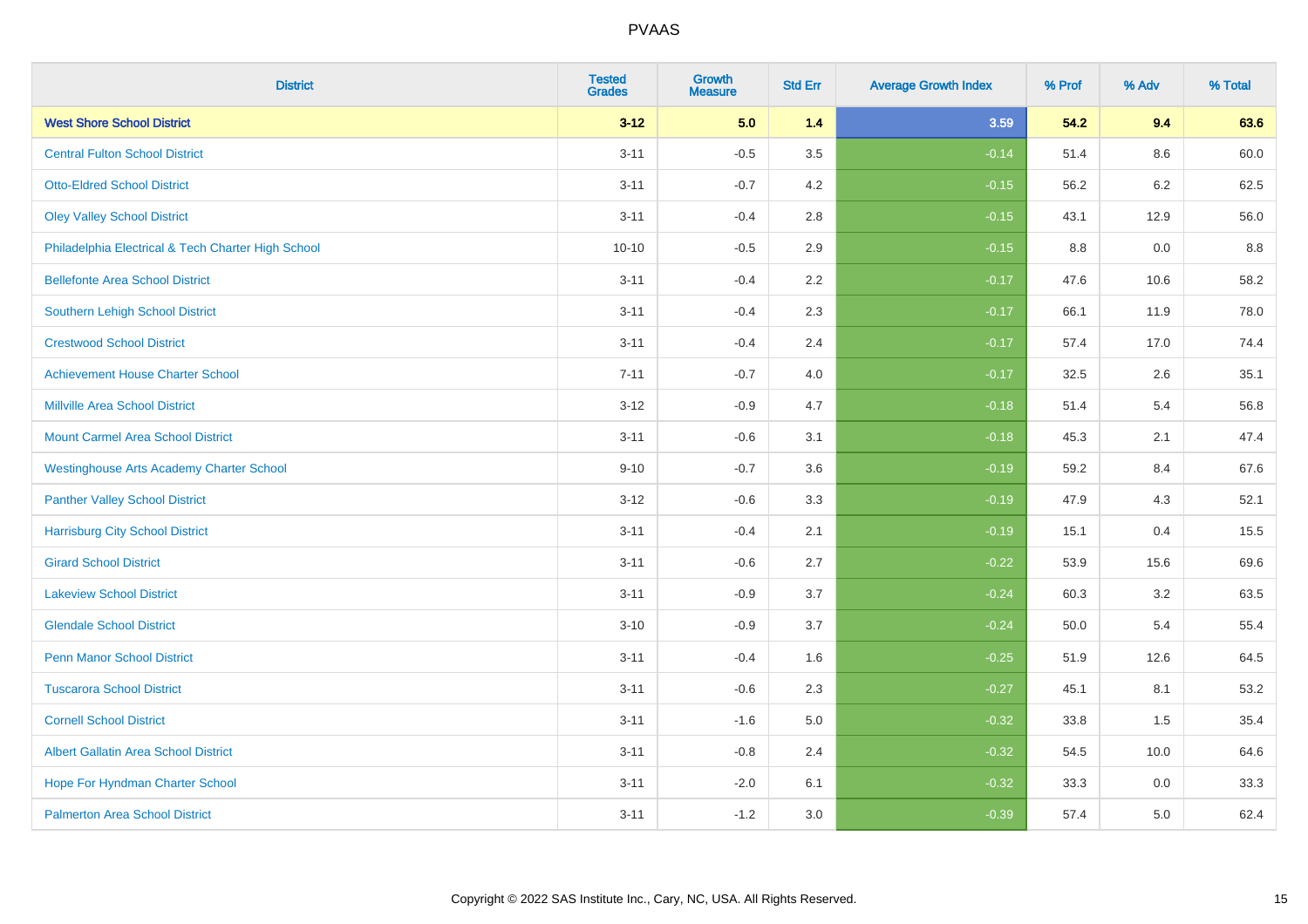| <b>District</b>                                         | <b>Tested</b><br><b>Grades</b> | <b>Growth</b><br><b>Measure</b> | <b>Std Err</b> | <b>Average Growth Index</b> | % Prof | % Adv   | % Total |
|---------------------------------------------------------|--------------------------------|---------------------------------|----------------|-----------------------------|--------|---------|---------|
| <b>West Shore School District</b>                       | $3 - 12$                       | 5.0                             | 1.4            | 3.59                        | 54.2   | 9.4     | 63.6    |
| <b>Bellwood-Antis School District</b>                   | $3 - 10$                       | $-1.2$                          | 3.2            | $-0.39$                     | 55.1   | 10.1    | 65.2    |
| <b>Sharpsville Area School District</b>                 | $3 - 11$                       | $-1.4$                          | 3.5            | $-0.40$                     | 55.2   | 13.4    | 68.7    |
| North Schuylkill School District                        | $3 - 11$                       | $-1.0$                          | 2.4            | $-0.42$                     | 41.8   | 5.1     | 46.8    |
| <b>Bangor Area School District</b>                      | $3 - 12$                       | $-0.9$                          | 2.0            | $-0.43$                     | 44.3   | 4.7     | 49.0    |
| <b>Shaler Area School District</b>                      | $3 - 11$                       | $-0.8$                          | 1.9            | $-0.43$                     | 49.1   | 9.6     | 58.7    |
| <b>Conewago Valley School District</b>                  | $3 - 12$                       | $-0.9$                          | 2.0            | $-0.45$                     | 51.7   | 9.6     | 61.3    |
| <b>Elizabethtown Area School District</b>               | $3 - 12$                       | $-0.9$                          | 1.9            | $-0.47$                     | 50.0   | 11.2    | 61.2    |
| Center For Student Learning Charter School At Pennsbury | $6 - 12$                       | $-2.9$                          | 6.1            | $-0.47$                     | 42.9   | 0.0     | 42.9    |
| South Side Area School District                         | $3 - 11$                       | $-1.6$                          | 3.3            | $-0.48$                     | 50.0   | 6.8     | 56.8    |
| <b>Wyoming Area School District</b>                     | $3 - 10$                       | $-1.3$                          | 2.6            | $-0.50$                     | 53.8   | 10.8    | 64.6    |
| <b>Canon-Mcmillan School District</b>                   | $3 - 11$                       | $-0.8$                          | 1.6            | $-0.50$                     | 58.7   | 15.9    | 74.6    |
| <b>Central Greene School District</b>                   | $3 - 11$                       | $-1.6$                          | 2.8            | $-0.55$                     | 54.2   | $2.8\,$ | 57.0    |
| <b>Mid Valley School District</b>                       | $3 - 10$                       | $-1.7$                          | 3.0            | $-0.55$                     | 45.1   | 7.8     | 52.9    |
| <b>Manheim Township School District</b>                 | $3 - 12$                       | $-0.9$                          | 1.6            | $-0.58$                     | 53.2   | 15.5    | 68.7    |
| <b>Clarion-Limestone Area School District</b>           | $3 - 12$                       | $-2.5$                          | 4.1            | $-0.60$                     | 56.8   | $6.8\,$ | 63.6    |
| <b>Burgettstown Area School District</b>                | $3 - 11$                       | $-2.1$                          | 3.4            | $-0.62$                     | 50.0   | 1.4     | 51.4    |
| <b>Susquehanna Community School District</b>            | $3 - 11$                       | $-2.8$                          | 4.2            | $-0.66$                     | 49.4   | 6.9     | 56.3    |
| <b>Fannett-Metal School District</b>                    | $3 - 11$                       | $-3.4$                          | 5.1            | $-0.67$                     | 38.7   | 8.1     | 46.8    |
| <b>Cheltenham School District</b>                       | $3 - 11$                       | $-1.4$                          | 2.1            | $-0.67$                     | 46.1   | 10.0    | 56.1    |
| <b>North Pocono School District</b>                     | $3 - 11$                       | $-2.3$                          | 3.4            | $-0.68$                     | 52.0   | 16.4    | 68.5    |
| Mt Lebanon School District                              | $3 - 11$                       | $-1.0$                          | 1.5            | $-0.70$                     | 61.9   | 24.0    | 85.9    |
| <b>Lehighton Area School District</b>                   | $3 - 11$                       | $-1.6$                          | 2.3            | $-0.70$                     | 51.1   | 5.6     | 56.7    |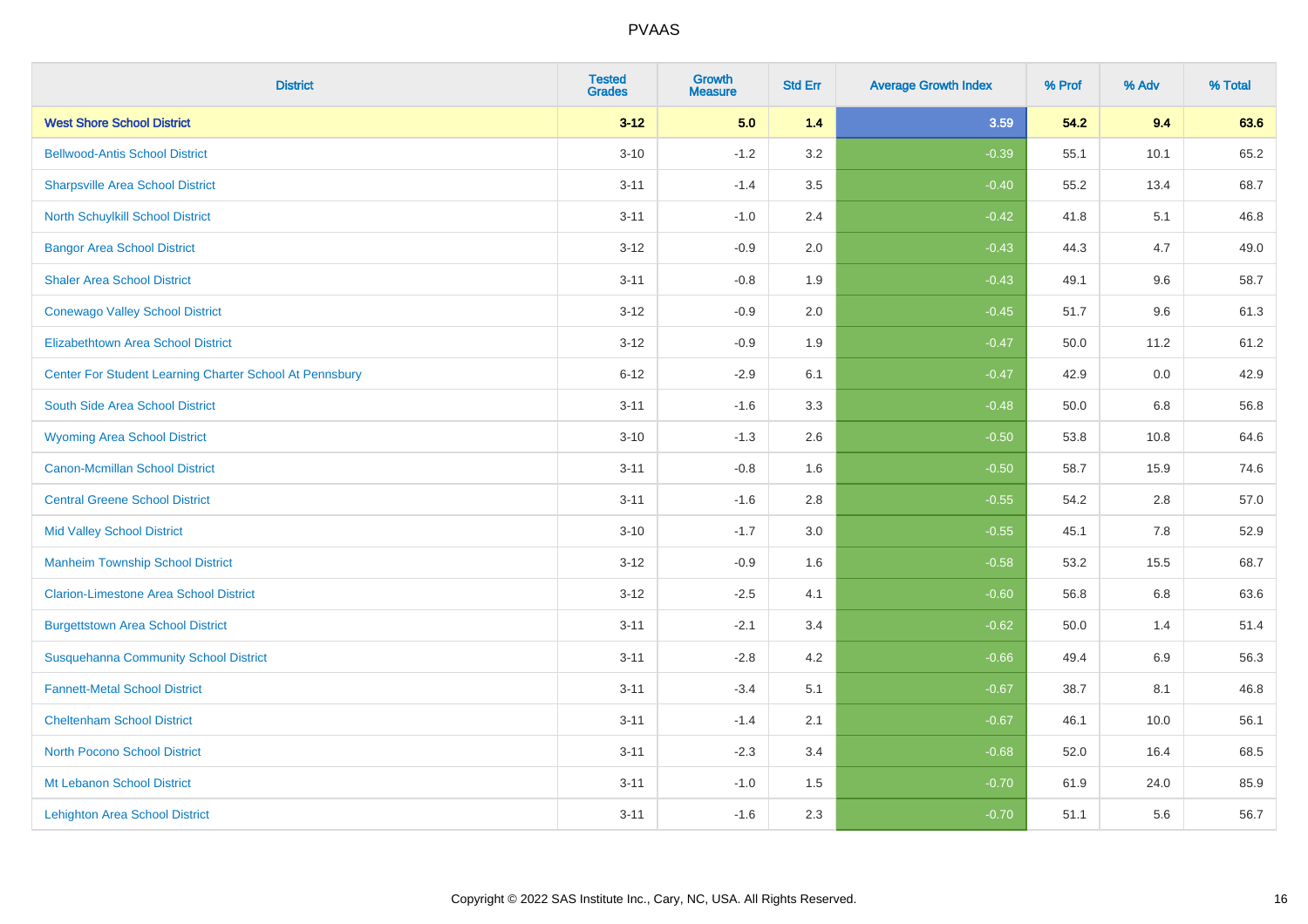| <b>District</b>                               | <b>Tested</b><br><b>Grades</b> | Growth<br><b>Measure</b> | <b>Std Err</b> | <b>Average Growth Index</b> | % Prof | % Adv | % Total |
|-----------------------------------------------|--------------------------------|--------------------------|----------------|-----------------------------|--------|-------|---------|
| <b>West Shore School District</b>             | $3 - 12$                       | 5.0                      | $1.4$          | 3.59                        | 54.2   | 9.4   | 63.6    |
| Huntingdon Area School District               | $3 - 11$                       | $-2.0$                   | 2.7            | $-0.72$                     | 36.8   | 10.3  | 47.0    |
| <b>Bald Eagle Area School District</b>        | $3 - 11$                       | $-2.1$                   | 2.7            | $-0.75$                     | 48.4   | 9.4   | 57.7    |
| <b>Turkeyfoot Valley Area School District</b> | $3 - 12$                       | $-4.3$                   | 5.6            | $-0.76$                     | 22.0   | 5.1   | 27.1    |
| <b>Gillingham Charter School</b>              | $3 - 11$                       | $-4.4$                   | 5.6            | $-0.77$                     | 20.8   | 8.3   | 29.2    |
| <b>Conemaugh Valley School District</b>       | $3 - 12$                       | $-3.2$                   | 4.1            | $-0.78$                     | 48.2   | 5.6   | 53.7    |
| <b>Northeast Bradford School District</b>     | $3 - 10$                       | $-3.1$                   | 4.0            | $-0.78$                     | 33.9   | 3.4   | 37.3    |
| <b>Shenango Area School District</b>          | $3 - 11$                       | $-2.6$                   | 3.3            | $-0.79$                     | 50.6   | 13.9  | 64.6    |
| <b>Lebanon School District</b>                | $3 - 11$                       | $-1.6$                   | 1.9            | $-0.80$                     | 24.4   | 2.6   | 27.0    |
| <b>Forest Area School District</b>            | $3 - 11$                       | $-4.4$                   | 5.4            | $-0.81$                     | 36.2   | 2.1   | 38.3    |
| <b>Chartiers Valley School District</b>       | $3 - 11$                       | $-1.7$                   | 2.0            | $-0.81$                     | 54.7   | 8.4   | 63.1    |
| <b>Phoenixville Area School District</b>      | $3 - 11$                       | $-1.7$                   | 2.1            | $-0.83$                     | 59.9   | 10.6  | 70.5    |
| <b>Charleroi School District</b>              | $3 - 11$                       | $-2.6$                   | 3.0            | $-0.86$                     | 55.7   | 7.4   | 63.1    |
| <b>Montour School District</b>                | $3 - 11$                       | $-1.8$                   | 2.1            | $-0.88$                     | 61.4   | 15.1  | 76.5    |
| <b>Columbia Borough School District</b>       | $3 - 12$                       | $-3.1$                   | 3.5            | $-0.89$                     | 29.5   | 1.9   | 31.4    |
| <b>Sullivan County School District</b>        | $3 - 10$                       | $-4.0$                   | 4.4            | $-0.90$                     | 66.7   | 2.6   | 69.2    |
| <b>Austin Area School District</b>            | $3 - 11$                       | $-5.7$                   | 6.4            | $-0.90$                     | 33.3   | 5.6   | 38.9    |
| <b>Wyoming Valley West School District</b>    | $3 - 11$                       | $-2.2$                   | 2.4            | $-0.91$                     | 49.4   | 3.0   | 52.4    |
| Imhotep Institute Charter High School         | $9 - 11$                       | $-5.3$                   | 5.8            | $-0.92$                     | 25.0   | 0.0   | 25.0    |
| <b>North Hills School District</b>            | $3 - 11$                       | $-1.8$                   | 1.8            | $-0.96$                     | 59.1   | 14.1  | 73.2    |
| <b>Seneca Valley School District</b>          | $3 - 11$                       | $-1.4$                   | 1.4            | $-0.99$                     | 57.2   | 11.4  | 68.6    |
| <b>Valley Grove School District</b>           | $3 - 10$                       | $-3.7$                   | 3.7            | $-1.01$                     | 51.2   | 6.1   | 57.3    |
| <b>Lewisburg Area School District</b>         | $3 - 11$                       | $-2.7$                   | 2.6            | $-1.03$                     | 57.0   | 18.5  | 75.6    |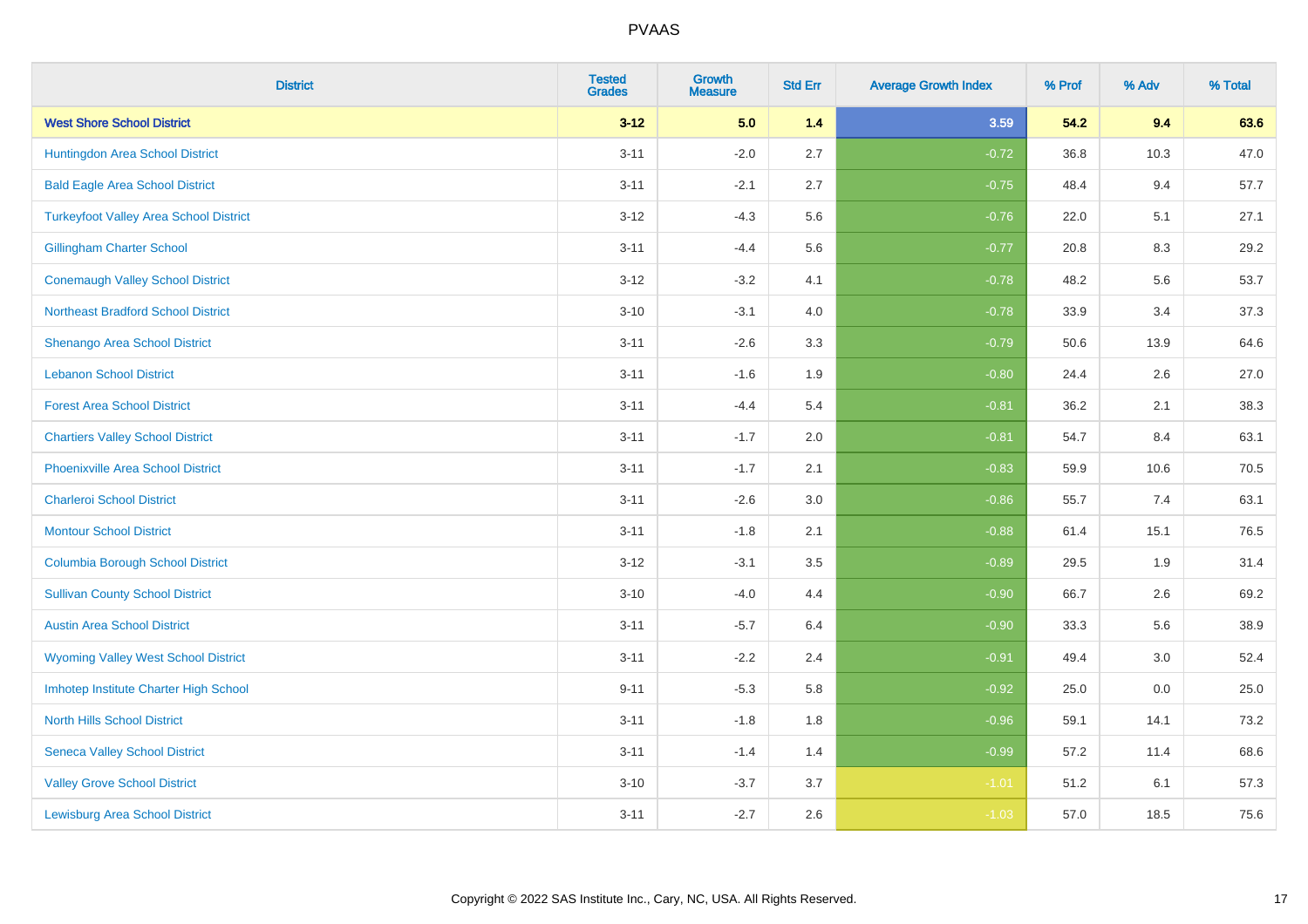| <b>District</b>                              | <b>Tested</b><br><b>Grades</b> | <b>Growth</b><br><b>Measure</b> | <b>Std Err</b> | <b>Average Growth Index</b> | % Prof | % Adv | % Total |
|----------------------------------------------|--------------------------------|---------------------------------|----------------|-----------------------------|--------|-------|---------|
| <b>West Shore School District</b>            | $3 - 12$                       | 5.0                             | 1.4            | 3.59                        | 54.2   | 9.4   | 63.6    |
| <b>West Greene School District</b>           | $3 - 11$                       | $-4.5$                          | 4.3            | $-1.04$                     | 36.6   | $7.3$ | 43.9    |
| <b>Quaker Valley School District</b>         | $3 - 11$                       | $-2.8$                          | 2.6            | $-1.08$                     | 55.2   | 13.2  | 68.4    |
| Oil City Area School District                | $3 - 11$                       | $-2.9$                          | 2.6            | $-1.08$                     | 44.4   | 5.8   | 50.2    |
| Conemaugh Township Area School District      | $3 - 12$                       | $-3.7$                          | 3.4            | $-1.09$                     | 53.8   | 17.6  | 71.4    |
| <b>Riverside School District</b>             | $3 - 11$                       | $-3.2$                          | 3.0            | $-1.09$                     | 43.0   | 9.0   | 52.0    |
| Juniata Valley School District               | $3 - 11$                       | $-3.9$                          | 3.5            | $-1.10$                     | 44.4   | 3.5   | 47.8    |
| <b>Dallas School District</b>                | $3 - 11$                       | $-2.5$                          | 2.2            | $-1.12$                     | 54.9   | 7.6   | 62.4    |
| Jeannette City School District               | $3 - 11$                       | $-4.3$                          | 3.8            | $-1.13$                     | 46.7   | 7.5   | 54.2    |
| <b>Antietam School District</b>              | $3 - 10$                       | $-4.3$                          | 3.8            | $-1.13$                     | 36.4   | 5.4   | 41.8    |
| <b>Kane Area School District</b>             | $3 - 10$                       | $-3.7$                          | 3.2            | $-1.17$                     | 39.5   | 9.9   | 49.4    |
| <b>Chichester School District</b>            | $3 - 11$                       | $-2.7$                          | 2.3            | $-1.17$                     | 44.6   | 6.6   | 51.2    |
| <b>Chestnut Ridge School District</b>        | $3 - 12$                       | $-3.4$                          | 2.9            | $-1.17$                     | 46.6   | 5.8   | 52.4    |
| <b>Big Beaver Falls Area School District</b> | $3 - 11$                       | $-3.9$                          | 3.3            | $-1.18$                     | 34.1   | 3.5   | 37.6    |
| <b>Greater Johnstown School District</b>     | $3 - 11$                       | $-3.1$                          | 2.6            | $-1.19$                     | 26.1   | 0.0   | 26.1    |
| <b>Riverview School District</b>             | $3 - 11$                       | $-4.6$                          | 3.8            | $-1.20$                     | 57.9   | 15.8  | 73.7    |
| <b>Scranton School District</b>              | $3 - 12$                       | $-2.9$                          | 2.4            | $-1.22$                     | 45.6   | 3.6   | 49.1    |
| <b>Elk Lake School District</b>              | $3 - 11$                       | $-4.0$                          | 3.3            | $-1.23$                     | 46.2   | 3.3   | 49.4    |
| <b>Apollo-Ridge School District</b>          | $3-12$                         | $-4.7$                          | 3.7            | $-1.24$                     | 50.0   | 10.0  | 60.0    |
| <b>Troy Area School District</b>             | $3 - 10$                       | $-4.3$                          | 3.4            | $-1.26$                     | 43.2   | 5.7   | 48.9    |
| <b>Bristol Borough School District</b>       | $3 - 12$                       | $-4.3$                          | 3.4            | $-1.27$                     | 39.7   | 1.3   | 41.0    |
| <b>Shade-Central City School District</b>    | $3 - 11$                       | $-5.9$                          | 4.6            | $-1.28$                     | 27.8   | 0.0   | 27.8    |
| <b>Ellwood City Area School District</b>     | $3 - 11$                       | $-4.2$                          | 3.2            | $-1.29$                     | 54.1   | 14.1  | 68.2    |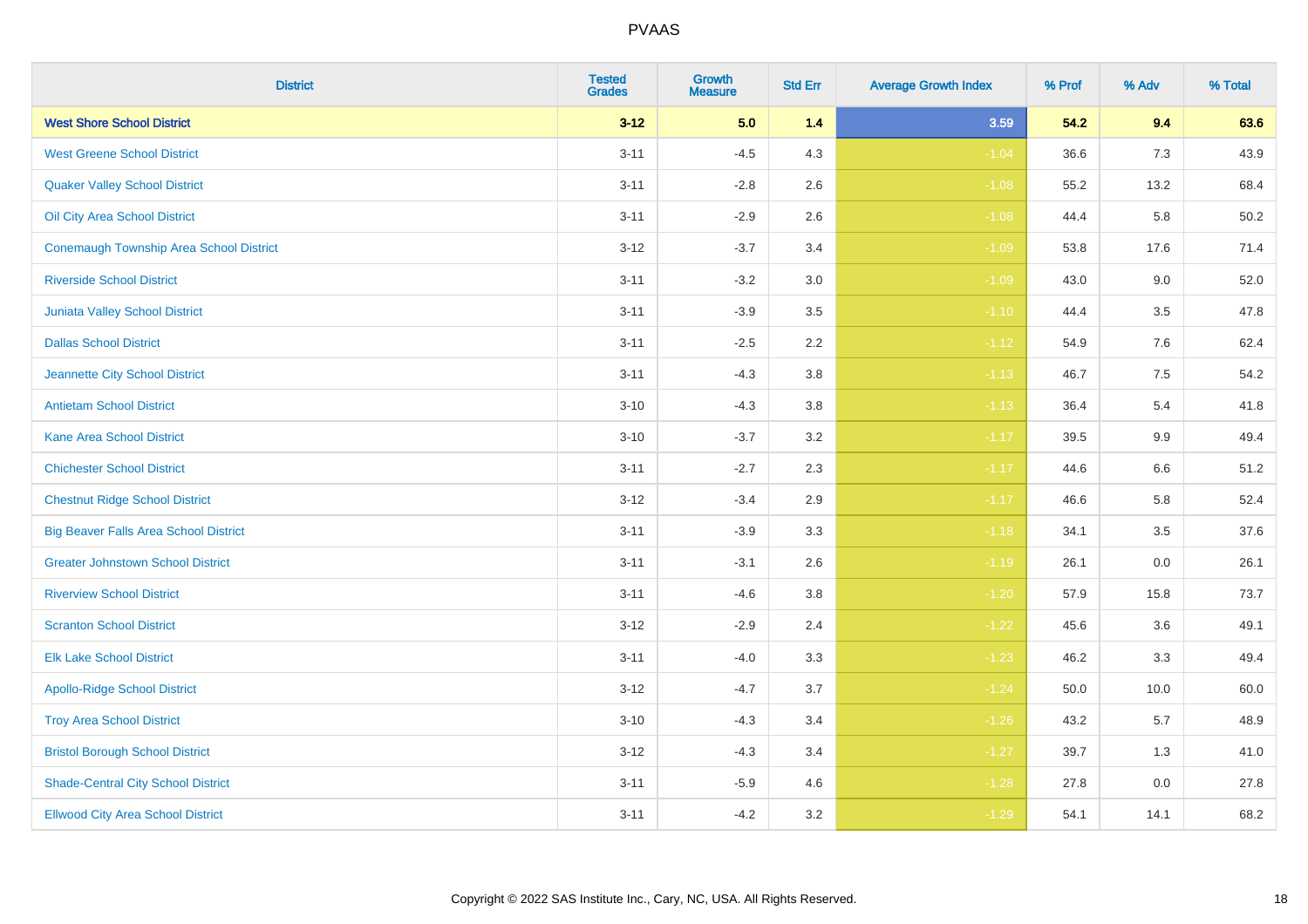| <b>District</b>                                                       | <b>Tested</b><br><b>Grades</b> | <b>Growth</b><br><b>Measure</b> | <b>Std Err</b> | <b>Average Growth Index</b> | % Prof | % Adv | % Total |
|-----------------------------------------------------------------------|--------------------------------|---------------------------------|----------------|-----------------------------|--------|-------|---------|
| <b>West Shore School District</b>                                     | $3 - 12$                       | 5.0                             | 1.4            | 3.59                        | 54.2   | 9.4   | 63.6    |
| <b>Cambria Heights School District</b>                                | $3 - 10$                       | $-4.1$                          | 3.1            | $-1.32$                     | 51.0   | 6.0   | 57.0    |
| <b>Ferndale Area School District</b>                                  | $3 - 10$                       | $-5.8$                          | 4.3            | $-1.33$                     | 40.0   | 0.0   | 40.0    |
| <b>Greencastle-Antrim School District</b>                             | $3 - 11$                       | $-3.0$                          | 2.2            | $-1.36$                     | 62.4   | 9.9   | 72.3    |
| <b>Westmont Hilltop School District</b>                               | $3 - 11$                       | $-4.0$                          | 2.8            | $-1.40$                     | 36.3   | 13.3  | 49.6    |
| <b>Claysburg-Kimmel School District</b>                               | $3 - 11$                       | $-5.7$                          | 4.0            | $-1.42$                     | 42.9   | 8.2   | 51.0    |
| <b>MaST Community Charter School</b>                                  | $3 - 10$                       | $-4.1$                          | 2.7            | $-1.52$                     | 44.0   | 9.5   | 53.4    |
| <b>Fort Cherry School District</b>                                    | $3 - 10$                       | $-5.9$                          | 3.8            | $-1.56$                     | 55.2   | 5.2   | 60.3    |
| <b>Tri-Valley School District</b>                                     | $3 - 10$                       | $-6.4$                          | 4.1            | $-1.57$                     | 37.0   | 4.4   | 41.3    |
| Preparatory Charter School Of Mathematics, Science, Tech, And Careers | $9 - 10$                       | $-4.0$                          | 2.5            | $-1.59$                     | 15.0   | 0.0   | 15.0    |
| <b>Carbon Career &amp; Technical Institute</b>                        | $9 - 11$                       | $-5.7$                          | 3.6            | $-1.59$                     | 34.5   | 1.2   | 35.7    |
| <b>Shamokin Area School District</b>                                  | $3 - 11$                       | $-7.7$                          | 4.8            | $-1.60$                     | 38.1   | 3.2   | 41.3    |
| <b>Fairfield Area School District</b>                                 | $3 - 11$                       | $-5.6$                          | 3.4            | $-1.66$                     | 57.9   | 4.0   | 61.8    |
| <b>Pottstown School District</b>                                      | $3-12$                         | $-4.0$                          | 2.4            | $-1.68$                     | 29.8   | 1.2   | 31.0    |
| <b>Twin Valley School District</b>                                    | $3 - 12$                       | $-3.6$                          | 2.1            | $-1.69$                     | 49.6   | 7.1   | 56.8    |
| <b>East Pennsboro Area School District</b>                            | $3 - 11$                       | $-4.2$                          | 2.5            | $-1.71$                     | 60.8   | 8.5   | 69.3    |
| <b>Brentwood Borough School District</b>                              | $3 - 11$                       | $-5.3$                          | $3.0\,$        | $-1.72$                     | 52.0   | 6.1   | 58.2    |
| Perseus House Charter School Of Excellence                            | $6 - 11$                       | $-5.2$                          | 3.0            | $-1.72$                     | 16.5   | 0.0   | 16.5    |
| <b>Old Forge School District</b>                                      | $3-12$                         | $-5.9$                          | 3.4            | $-1.73$                     | 52.9   | 7.1   | 60.0    |
| <b>Canton Area School District</b>                                    | $3 - 11$                       | $-5.5$                          | 3.2            | $-1.75$                     | 40.7   | 2.3   | 43.0    |
| <b>Washington School District</b>                                     | $3 - 11$                       | $-4.9$                          | 2.8            | $-1.76$                     | 30.1   | 2.4   | 32.5    |
| <b>Pequea Valley School District</b>                                  | $3 - 11$                       | $-5.8$                          | 3.2            | $-1.80$                     | 39.8   | 9.1   | 48.9    |
| <b>Pittston Area School District</b>                                  | $3 - 11$                       | $-10.1$                         | 5.6            | $-1.80$                     | 38.1   | 9.5   | 47.6    |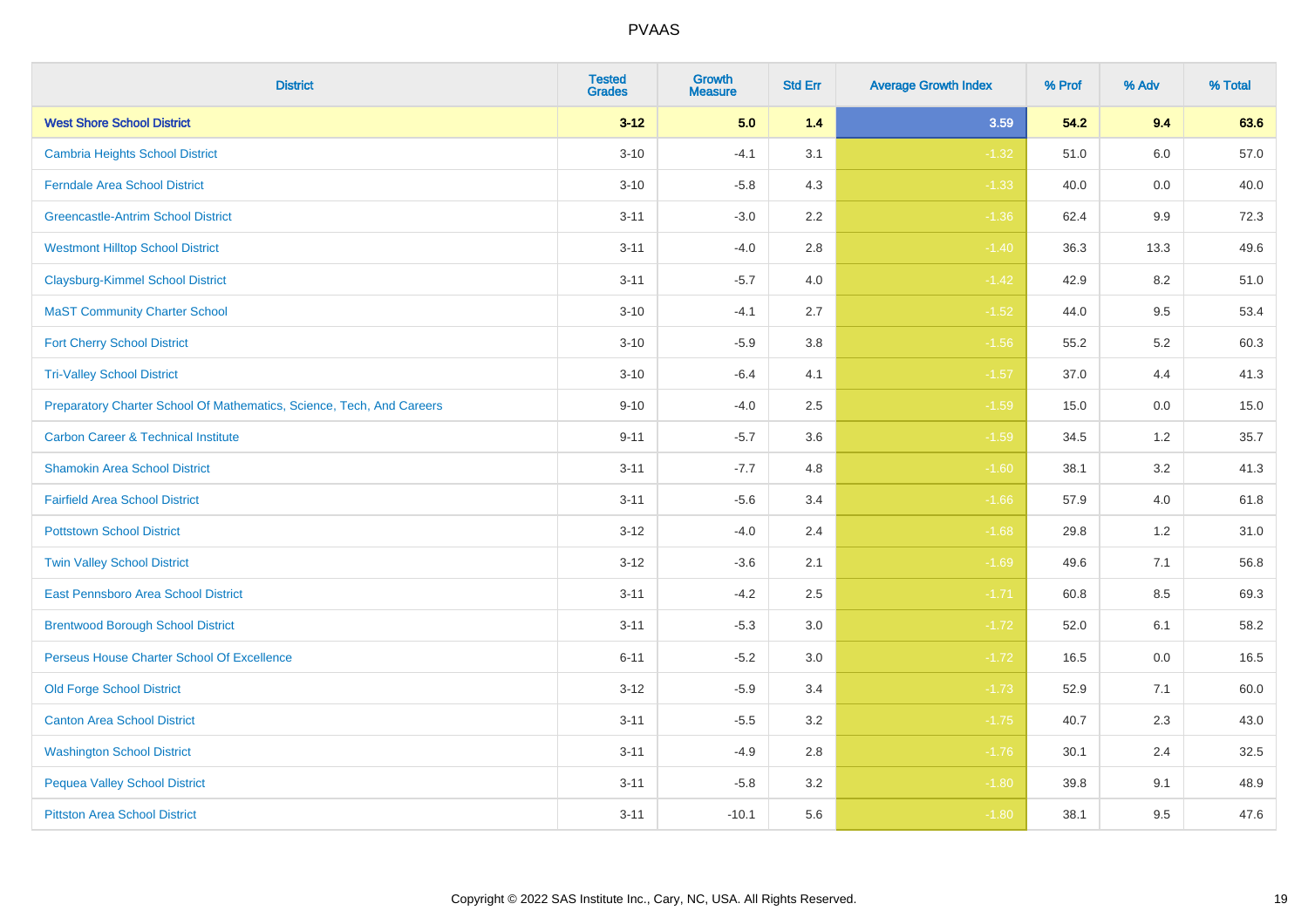| <b>District</b>                                   | <b>Tested</b><br><b>Grades</b> | Growth<br><b>Measure</b> | <b>Std Err</b> | <b>Average Growth Index</b> | % Prof | % Adv   | % Total |
|---------------------------------------------------|--------------------------------|--------------------------|----------------|-----------------------------|--------|---------|---------|
| <b>West Shore School District</b>                 | $3 - 12$                       | 5.0                      | $1.4$          | 3.59                        | 54.2   | 9.4     | 63.6    |
| <b>Brandywine Heights Area School District</b>    | $3 - 11$                       | $-4.9$                   | 2.7            | $-1.81$                     | 49.2   | 8.2     | 57.4    |
| <b>Montrose Area School District</b>              | $3 - 10$                       | $-5.5$                   | 3.0            | $-1.82$                     | 46.7   | 5.4     | 52.2    |
| <b>Brownsville Area School District</b>           | $3 - 12$                       | $-7.2$                   | 3.9            | $-1.83$                     | 34.4   | 6.1     | 40.5    |
| <b>Central Columbia School District</b>           | $3 - 12$                       | $-4.8$                   | 2.6            | $-1.86$                     | 53.7   | 14.8    | 68.5    |
| <b>Kiski Area School District</b>                 | $3 - 11$                       | $-3.7$                   | 2.0            | $-1.86$                     | 57.4   | 10.4    | 67.8    |
| <b>East Allegheny School District</b>             | $3 - 11$                       | $-6.3$                   | 3.3            | $-1.87$                     | 31.9   | 9.7     | 41.7    |
| <b>Western Beaver County School District</b>      | $3 - 11$                       | $-7.8$                   | 4.2            | $-1.87$                     | 56.5   | 6.5     | 63.0    |
| <b>Greensburg Salem School District</b>           | $3 - 11$                       | $-4.4$                   | 2.4            | $-1.88$                     | 47.6   | 4.9     | 52.4    |
| <b>Gettysburg Area School District</b>            | $3 - 11$                       | $-4.0$                   | 2.1            | $-1.89$                     | 45.3   | 14.0    | 59.3    |
| <b>Mount Pleasant Area School District</b>        | $3 - 11$                       | $-5.0$                   | 2.6            | $-1.93$                     | 52.6   | 0.0     | 52.6    |
| <b>Somerset Area School District</b>              | $3 - 11$                       | $-4.4$                   | 2.3            | $-1.93$                     | 44.4   | 14.9    | 59.3    |
| <b>Bermudian Springs School District</b>          | $3 - 11$                       | $-5.5$                   | 2.9            | $-1.94$                     | 56.4   | $6.8\,$ | 63.2    |
| <b>Forest City Regional School District</b>       | $3-12$                         | $-6.0$                   | 3.0            | $-1.96$                     | 44.1   | 0.0     | 44.1    |
| <b>Mount Union Area School District</b>           | $3 - 10$                       | $-6.1$                   | 3.1            | $-1.97$                     | 32.2   | 3.4     | 35.6    |
| <b>Upper Dauphin Area School District</b>         | $3 - 11$                       | $-6.3$                   | 3.2            | $-1.98$                     | 37.4   | 4.8     | 42.2    |
| The New Academy Charter School                    | $8 - 11$                       | $-10.4$                  | 5.2            | $-2.00$                     | 0.0    | 0.0     | $0.0\,$ |
| <b>Moshannon Valley School District</b>           | $3 - 10$                       | $-7.0$                   | 3.4            | $-2.01$                     | 48.5   | 0.0     | 48.5    |
| <b>California Area School District</b>            | $3 - 10$                       | $-7.3$                   | 3.6            | $-2.02$                     | 42.6   | 9.8     | 52.5    |
| <b>Corry Area School District</b>                 | $3 - 11$                       | $-5.3$                   | 2.6            | $-2.03$                     | 38.5   | 6.0     | 44.5    |
| <b>Karns City Area School District</b>            | $3 - 11$                       | $-6.0$                   | 2.9            | $-2.03$                     | 53.1   | 8.3     | 61.5    |
| <b>Middletown Area School District</b>            | $3 - 11$                       | $-5.3$                   | 2.6            | $-2.05$                     | 46.4   | 5.3     | 51.7    |
| <b>Executive Education Academy Charter School</b> | $3 - 10$                       | $-6.5$                   | 3.1            | $-2.08$                     | 23.7   | 2.2     | 25.8    |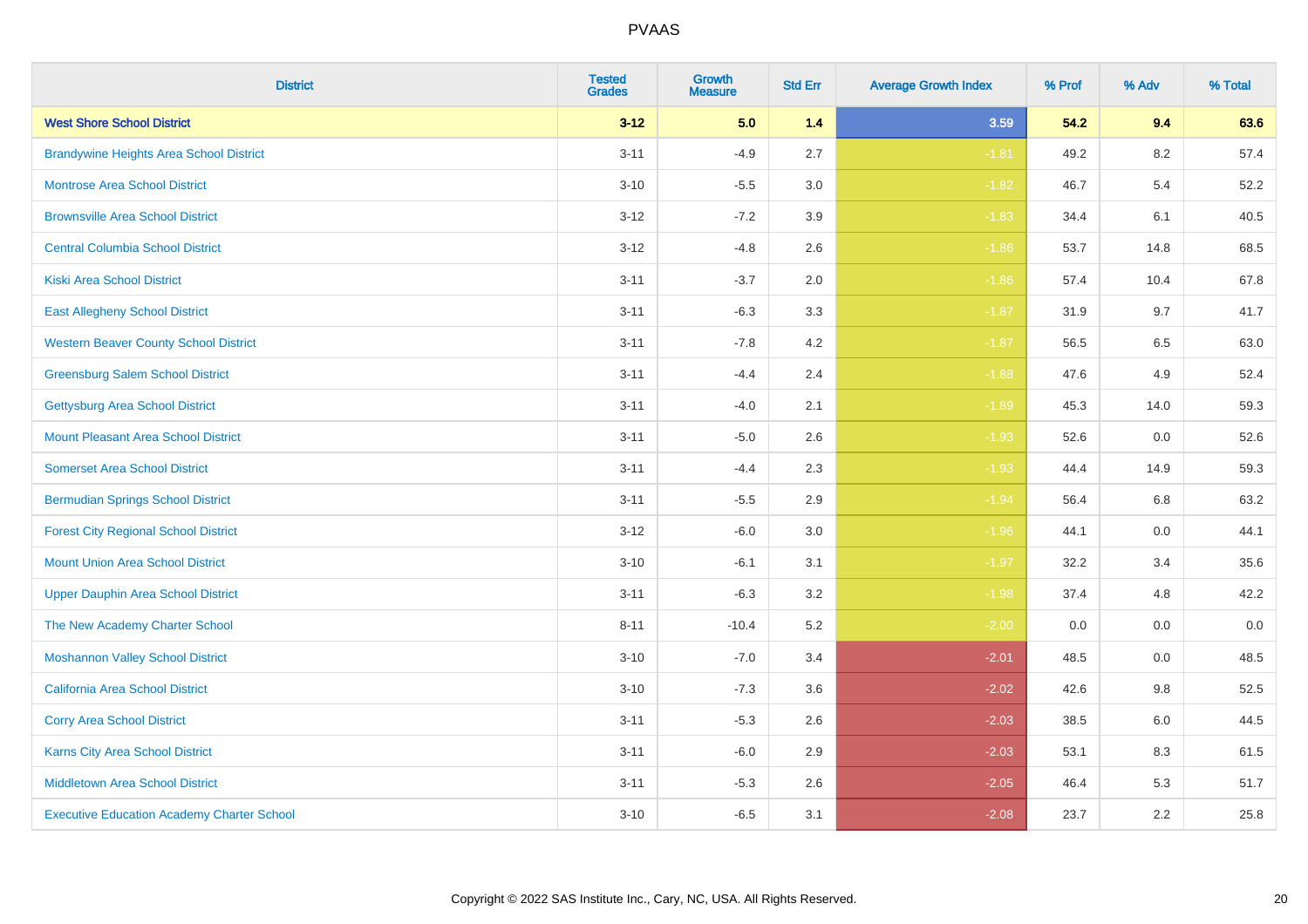| <b>District</b>                                 | <b>Tested</b><br><b>Grades</b> | Growth<br><b>Measure</b> | <b>Std Err</b> | <b>Average Growth Index</b> | % Prof | % Adv   | % Total  |
|-------------------------------------------------|--------------------------------|--------------------------|----------------|-----------------------------|--------|---------|----------|
| <b>West Shore School District</b>               | $3 - 12$                       | 5.0                      | $1.4$          | 3.59                        | 54.2   | 9.4     | 63.6     |
| <b>Williams Valley School District</b>          | $3 - 11$                       | $-7.3$                   | 3.4            | $-2.13$                     | 23.2   | 0.0     | 23.2     |
| <b>Aliquippa School District</b>                | $3 - 11$                       | $-9.0$                   | 4.2            | $-2.14$                     | 11.0   | 0.0     | 11.0     |
| <b>Crawford Central School District</b>         | $3 - 11$                       | $-4.7$                   | $2.2\,$        | $-2.15$                     | 40.6   | 10.5    | 51.1     |
| Susquehanna Township School District            | $3 - 12$                       | $-5.8$                   | 2.7            | $-2.17$                     | 36.0   | 5.6     | 41.6     |
| <b>Perkiomen Valley School District</b>         | $3 - 11$                       | $-3.5$                   | 1.6            | $-2.18$                     | 53.8   | 13.4    | 67.2     |
| <b>Benton Area School District</b>              | $3 - 10$                       | $-9.7$                   | 4.5            | $-2.18$                     | 43.2   | 5.4     | 48.6     |
| Jim Thorpe Area School District                 | $3 - 11$                       | $-5.8$                   | 2.7            | $-2.19$                     | 33.3   | 7.4     | 40.7     |
| <b>Keystone Education Center Charter School</b> | $3 - 12$                       | $-12.9$                  | 5.9            | $-2.19$                     | 28.0   | 0.0     | 28.0     |
| <b>Muncy School District</b>                    | $3 - 11$                       | $-8.1$                   | 3.7            | $-2.21$                     | 42.0   | $3.8\,$ | 45.8     |
| <b>West Middlesex Area School District</b>      | $3 - 10$                       | $-8.4$                   | 3.8            | $-2.21$                     | 34.9   | 2.8     | 37.6     |
| <b>York Co School Of Technology</b>             | $9 - 12$                       | $-3.8$                   | 1.7            | $-2.22$                     | 39.1   | 5.6     | 44.7     |
| <b>East Lycoming School District</b>            | $3 - 11$                       | $-6.0$                   | 2.7            | $-2.24$                     | 48.3   | 4.2     | 52.5     |
| <b>Windber Area School District</b>             | $3 - 11$                       | $-7.2$                   | 3.2            | $-2.24$                     | 55.4   | 7.2     | 62.6     |
| <b>Portage Area School District</b>             | $3 - 10$                       | $-8.1$                   | 3.6            | $-2.26$                     | 40.6   | 9.4     | $50.0\,$ |
| <b>Oxford Area School District</b>              | $3 - 11$                       | $-4.3$                   | 1.9            | $-2.26$                     | 41.3   | 8.0     | 49.3     |
| <b>Juniata County School District</b>           | $3 - 12$                       | $-4.9$                   | 2.1            | $-2.26$                     | 38.5   | 2.9     | 41.4     |
| Indiana Area School District                    | $3 - 11$                       | $-5.3$                   | 2.3            | $-2.28$                     | 47.6   | 18.4    | 66.1     |
| South Williamsport Area School District         | $3 - 10$                       | $-5.7$                   | 2.5            | $-2.30$                     | 45.5   | 4.5     | 50.0     |
| Salisbury-Elk Lick School District              | $3 - 11$                       | $-13.5$                  | 5.9            | $-2.30$                     | 27.8   | 0.0     | 27.8     |
| <b>Upper Moreland Township School District</b>  | $3 - 11$                       | $-5.0$                   | 2.2            | $-2.31$                     | 57.9   | 4.0     | 61.9     |
| <b>Southmoreland School District</b>            | $3 - 11$                       | $-8.3$                   | 3.6            | $-2.32$                     | 56.8   | 7.2     | 64.0     |
| La Academia Partnership Charter School          | $6 - 11$                       | $-11.0$                  | 4.7            | $-2.34$                     | 6.8    | 0.0     | 6.8      |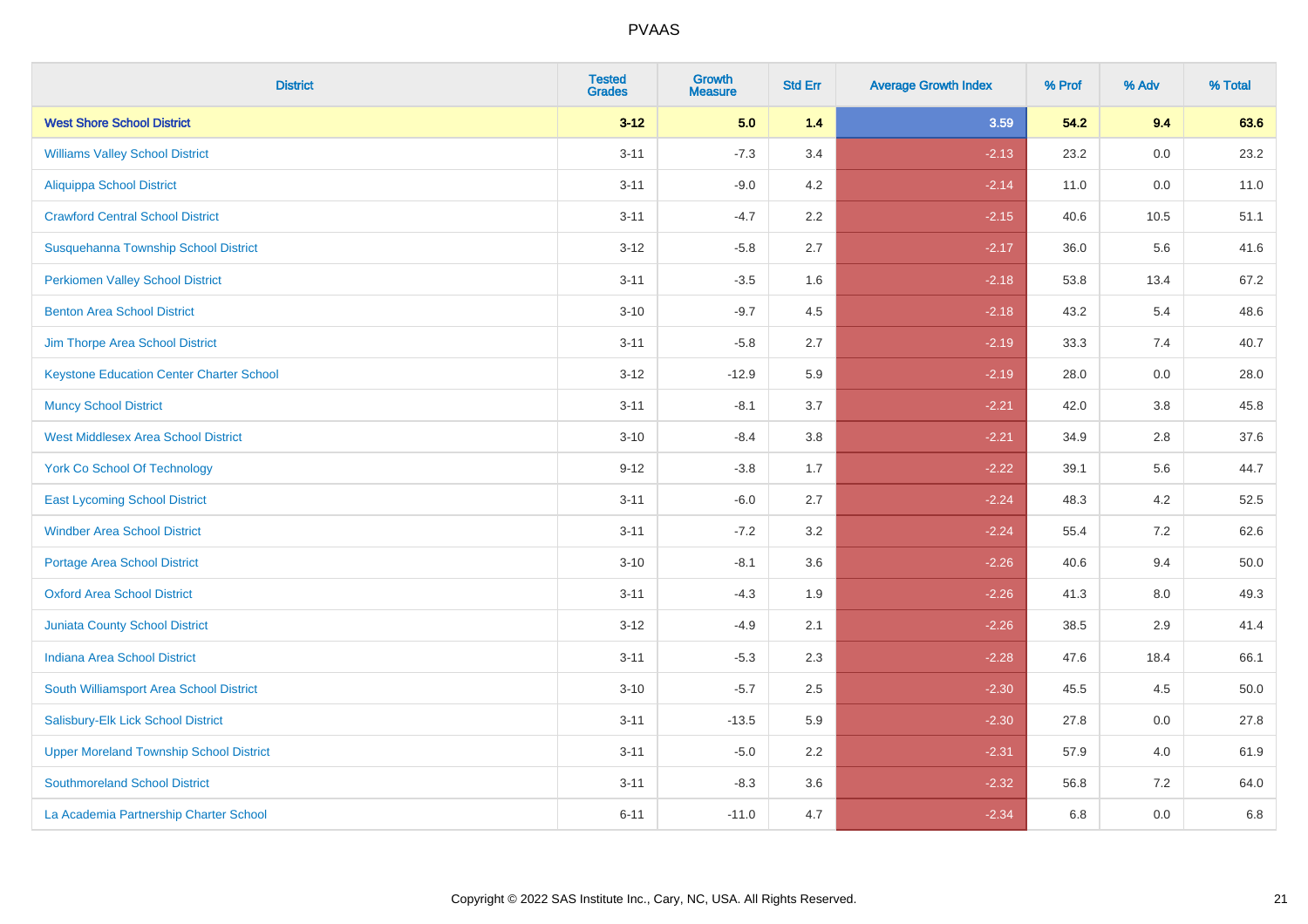| <b>District</b>                               | <b>Tested</b><br><b>Grades</b> | <b>Growth</b><br><b>Measure</b> | <b>Std Err</b> | <b>Average Growth Index</b> | % Prof | % Adv   | % Total |
|-----------------------------------------------|--------------------------------|---------------------------------|----------------|-----------------------------|--------|---------|---------|
| <b>West Shore School District</b>             | $3 - 12$                       | 5.0                             | 1.4            | 3.59                        | 54.2   | 9.4     | 63.6    |
| Jefferson-Morgan School District              | $3 - 10$                       | $-9.9$                          | 4.2            | $-2.35$                     | 43.8   | 4.2     | 47.9    |
| <b>Freedom Area School District</b>           | $3 - 11$                       | $-7.1$                          | 3.0            | $-2.37$                     | 43.8   | 4.2     | 47.9    |
| <b>Universal Audenried Charter School</b>     | $9 - 11$                       | $-5.8$                          | 2.4            | $-2.40$                     | 14.6   | $0.0\,$ | 14.6    |
| <b>Chartiers-Houston School District</b>      | $3 - 10$                       | $-8.6$                          | 3.5            | $-2.41$                     | 59.7   | 4.5     | 64.2    |
| <b>Farrell Area School District</b>           | $3 - 11$                       | $-10.4$                         | 4.3            | $-2.41$                     | 19.0   | 0.0     | 19.0    |
| <b>Yough School District</b>                  | $3 - 10$                       | $-6.6$                          | 2.7            | $-2.43$                     | 50.8   | 4.0     | 54.8    |
| <b>Innovative Arts Academy Charter School</b> | $6 - 11$                       | $-9.1$                          | 3.7            | $-2.44$                     | 9.5    | 0.0     | 9.5     |
| <b>Mohawk Area School District</b>            | $3 - 11$                       | $-7.5$                          | 3.1            | $-2.45$                     | 49.4   | 11.0    | 60.4    |
| <b>Sugar Valley Rural Charter School</b>      | $3 - 11$                       | $-11.0$                         | 4.5            | $-2.46$                     | 14.9   | 0.0     | 14.9    |
| <b>Keystone Central School District</b>       | $3 - 11$                       | $-5.1$                          | 2.0            | $-2.46$                     | 44.7   | 4.6     | 49.4    |
| <b>Mahanoy Area School District</b>           | $3 - 10$                       | $-9.0$                          | 3.6            | $-2.49$                     | 26.2   | 1.6     | 27.9    |
| <b>North Star School District</b>             | $3 - 11$                       | $-8.7$                          | 3.5            | $-2.51$                     | 47.8   | 6.0     | 53.7    |
| <b>Slippery Rock Area School District</b>     | $3 - 11$                       | $-6.3$                          | 2.5            | $-2.51$                     | 56.2   | 9.5     | 65.7    |
| <b>Blue Mountain School District</b>          | $3 - 10$                       | $-5.8$                          | 2.3            | $-2.56$                     | 46.6   | 8.5     | 55.1    |
| <b>Northwest Area School District</b>         | $3 - 10$                       | $-10.0$                         | $3.8\,$        | $-2.59$                     | 34.6   | $7.3$   | 41.8    |
| <b>Coatesville Area School District</b>       | $3 - 11$                       | $-4.4$                          | 1.7            | $-2.62$                     | 36.3   | 4.2     | 40.5    |
| <b>Dunmore School District</b>                | $3 - 11$                       | $-7.7$                          | 2.9            | $-2.62$                     | 34.0   | 7.2     | 41.2    |
| Northern Tioga School District                | $3 - 12$                       | $-7.5$                          | 2.8            | $-2.64$                     | 54.0   | $1.2$   | 55.2    |
| <b>New Castle Area School District</b>        | $3 - 12$                       | $-6.4$                          | 2.4            | $-2.66$                     | 32.5   | 4.3     | 36.8    |
| <b>Pine Grove Area School District</b>        | $3 - 11$                       | $-7.7$                          | 2.9            | $-2.66$                     | 42.3   | 7.7     | 50.0    |
| <b>Harbor Creek School District</b>           | $3 - 11$                       | $-7.1$                          | 2.7            | $-2.67$                     | 48.8   | 15.2    | 64.0    |
| <b>Blairsville-Saltsburg School District</b>  | $3 - 11$                       | $-8.0$                          | 3.0            | $-2.68$                     | 37.3   | 7.0     | 44.3    |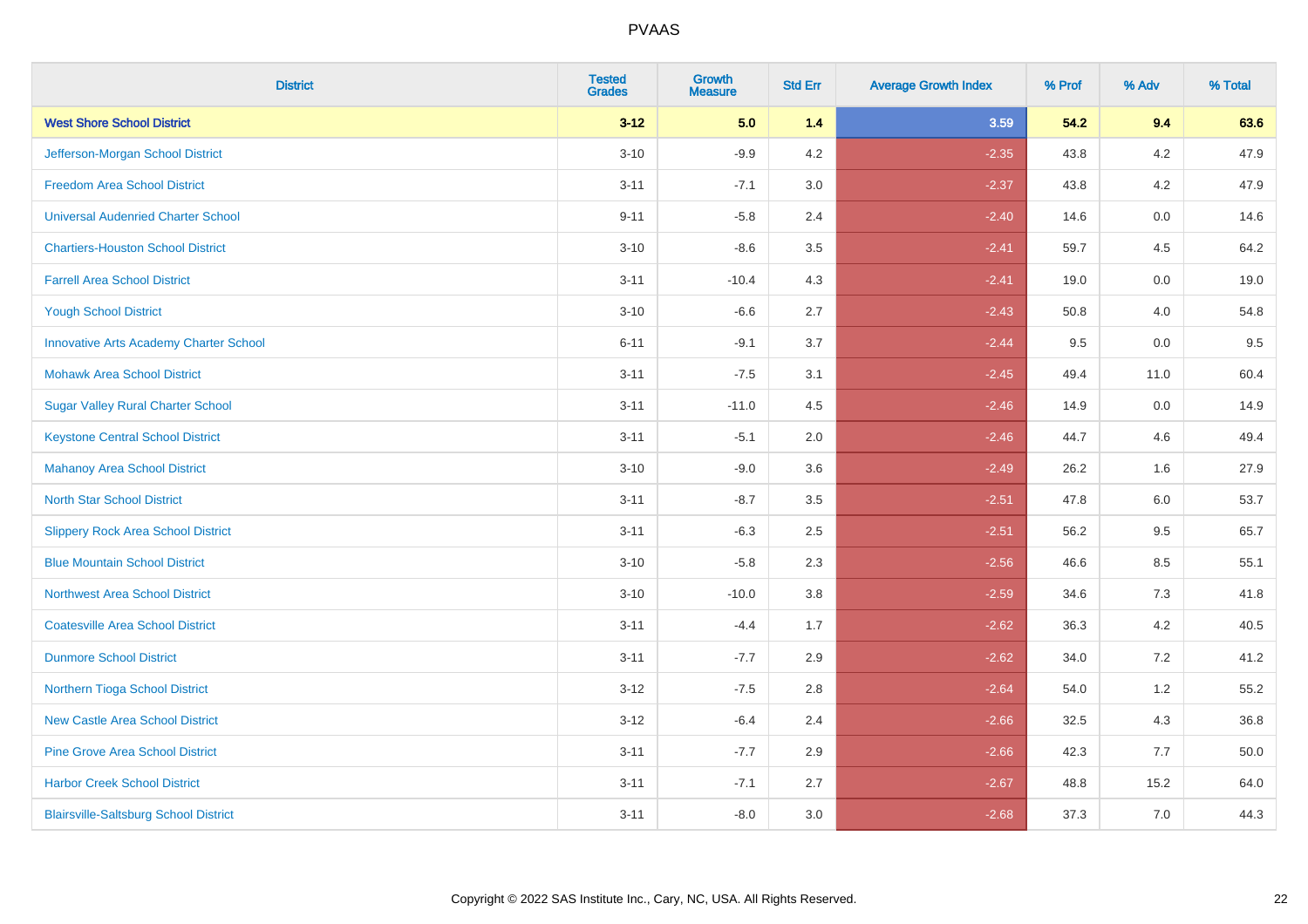| <b>District</b>                             | <b>Tested</b><br><b>Grades</b> | <b>Growth</b><br><b>Measure</b> | <b>Std Err</b> | <b>Average Growth Index</b> | % Prof | % Adv | % Total |
|---------------------------------------------|--------------------------------|---------------------------------|----------------|-----------------------------|--------|-------|---------|
| <b>West Shore School District</b>           | $3 - 12$                       | 5.0                             | 1.4            | 3.59                        | 54.2   | 9.4   | 63.6    |
| South Allegheny School District             | $3 - 11$                       | $-8.8$                          | 3.2            | $-2.70$                     | 40.5   | 0.0   | 40.5    |
| <b>Quakertown Community School District</b> | $3 - 12$                       | $-4.4$                          | 1.6            | $-2.70$                     | 56.5   | 10.0  | 66.6    |
| <b>Trinity Area School District</b>         | $3 - 11$                       | $-5.4$                          | 2.0            | $-2.71$                     | 48.3   | 11.8  | 60.1    |
| <b>Propel Charter School-Montour</b>        | $3 - 10$                       | $-10.7$                         | 3.9            | $-2.71$                     | 13.7   | 0.0   | 13.7    |
| <b>Forest Hills School District</b>         | $3 - 11$                       | $-7.3$                          | 2.7            | $-2.74$                     | 41.1   | 13.7  | 54.8    |
| <b>Highlands School District</b>            | $3 - 11$                       | $-7.4$                          | 2.7            | $-2.76$                     | 44.4   | 3.7   | 48.2    |
| <b>Redbank Valley School District</b>       | $3 - 11$                       | $-9.5$                          | 3.4            | $-2.77$                     | 31.5   | 4.9   | 36.4    |
| <b>Carlisle Area School District</b>        | $3 - 11$                       | $-5.3$                          | 1.9            | $-2.81$                     | 54.0   | 6.3   | 60.3    |
| <b>Carmichaels Area School District</b>     | $3 - 10$                       | $-9.3$                          | 3.3            | $-2.81$                     | 35.1   | 1.4   | 36.5    |
| <b>Nazareth Area School District</b>        | $3 - 11$                       | $-4.7$                          | 1.7            | $-2.82$                     | 59.2   | 9.9   | 69.0    |
| <b>Northern Potter School District</b>      | $3 - 12$                       | $-13.1$                         | 4.6            | $-2.84$                     | 37.5   | 0.0   | 37.5    |
| <b>Propel Charter School-Homestead</b>      | $3 - 11$                       | $-11.7$                         | 4.1            | $-2.84$                     | 15.9   | 0.0   | 15.9    |
| <b>Union City Area School District</b>      | $3 - 12$                       | $-10.2$                         | 3.6            | $-2.87$                     | 42.9   | 3.2   | 46.0    |
| <b>Rochester Area School District</b>       | $3 - 11$                       | $-13.2$                         | 4.6            | $-2.89$                     | 19.5   | 1.3   | 20.8    |
| <b>Conneaut School District</b>             | $3-12$                         | $-7.5$                          | 2.6            | $-2.91$                     | 38.4   | 7.4   | 45.8    |
| <b>Easton Area School District</b>          | $3 - 12$                       | $-4.1$                          | 1.4            | $-2.91$                     | 39.9   | 4.0   | 43.9    |
| <b>Penn Hills School District</b>           | $3 - 11$                       | $-7.6$                          | 2.6            | $-2.94$                     | 33.1   | 0.7   | 33.8    |
| <b>North East School District</b>           | $3 - 11$                       | $-9.3$                          | 3.1            | $-3.02$                     | 62.6   | 14.4  | 77.0    |
| <b>Pittsburgh School District</b>           | $3 - 11$                       | $-3.3$                          | 1.1            | $-3.04$                     | 33.9   | 8.2   | 42.1    |
| Philadelphia Academy Charter School         | $3 - 11$                       | $-8.9$                          | 2.9            | $-3.04$                     | 50.5   | 2.9   | 53.4    |
| <b>Palisades School District</b>            | $3 - 11$                       | $-8.7$                          | 2.8            | $-3.06$                     | 53.8   | 6.7   | 60.5    |
| <b>Dubois Area School District</b>          | $3 - 11$                       | $-6.2$                          | 2.0            | $-3.07$                     | 50.9   | 13.4  | 64.3    |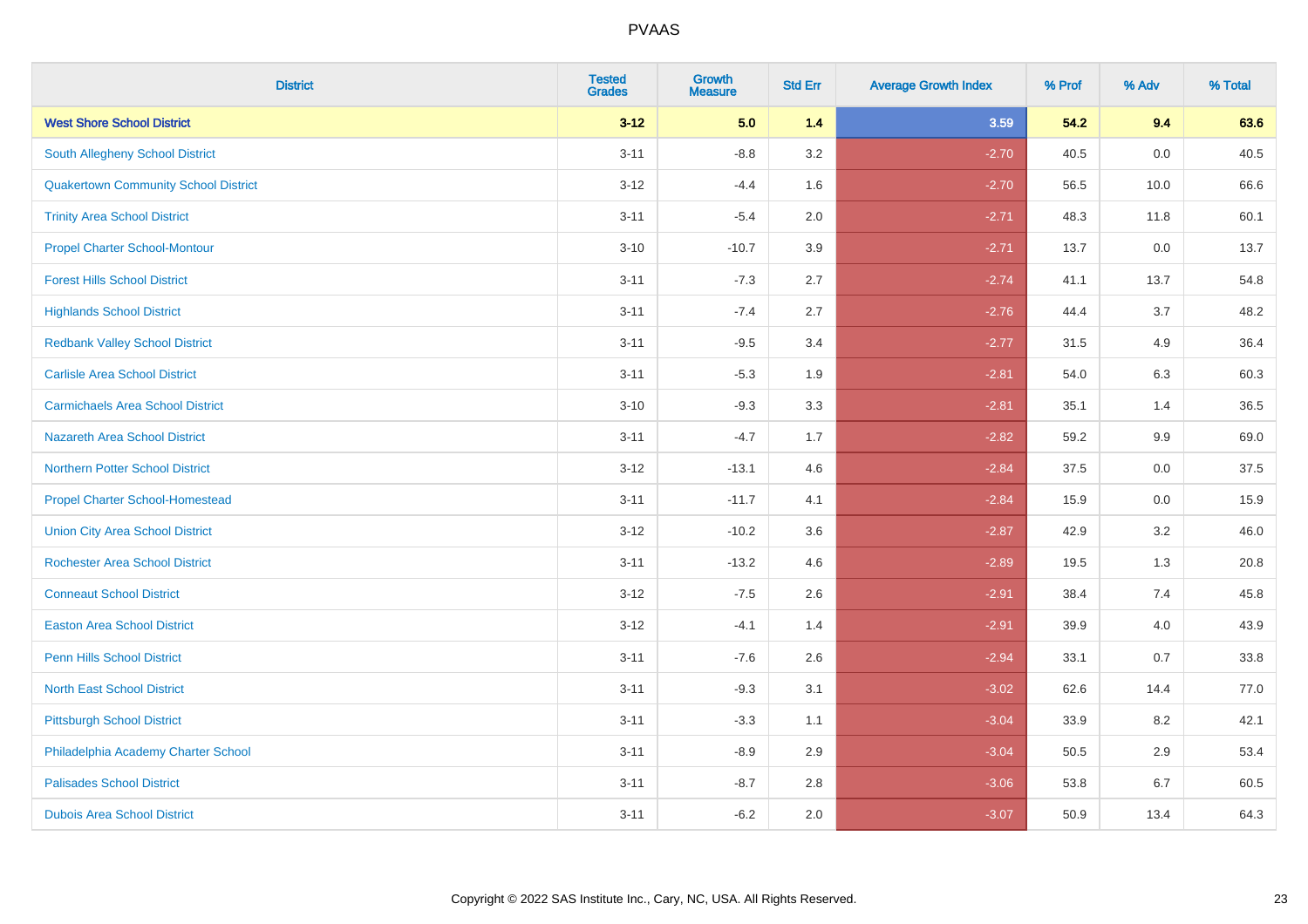| <b>District</b>                               | <b>Tested</b><br><b>Grades</b> | <b>Growth</b><br><b>Measure</b> | <b>Std Err</b> | <b>Average Growth Index</b> | % Prof | % Adv | % Total |
|-----------------------------------------------|--------------------------------|---------------------------------|----------------|-----------------------------|--------|-------|---------|
| <b>West Shore School District</b>             | $3 - 12$                       | 5.0                             | 1.4            | 3.59                        | 54.2   | 9.4   | 63.6    |
| <b>Wallenpaupack Area School District</b>     | $3 - 11$                       | $-7.1$                          | 2.3            | $-3.09$                     | 40.8   | 2.4   | 43.1    |
| <b>Boyertown Area School District</b>         | $3 - 11$                       | $-4.7$                          | 1.5            | $-3.17$                     | 55.2   | 11.3  | 66.5    |
| <b>Waynesboro Area School District</b>        | $3 - 12$                       | $-6.1$                          | 1.9            | $-3.20$                     | 50.0   | 6.8   | 56.8    |
| <b>Tamaqua Area School District</b>           | $3 - 12$                       | $-8.2$                          | 2.5            | $-3.24$                     | 44.5   | 1.9   | 46.4    |
| Maritime Academy Charter School               | $3 - 10$                       | $-11.4$                         | 3.5            | $-3.29$                     | 15.2   | 0.0   | 15.2    |
| <b>Neshannock Township School District</b>    | $3 - 10$                       | $-9.7$                          | 2.9            | $-3.34$                     | 62.4   | 5.6   | 67.9    |
| <b>Steelton-Highspire School District</b>     | $3 - 11$                       | $-11.8$                         | 3.5            | $-3.40$                     | 14.5   | 0.0   | 14.5    |
| <b>Elizabeth Forward School District</b>      | $3 - 11$                       | $-8.4$                          | 2.4            | $-3.41$                     | 51.7   | 4.0   | 55.7    |
| <b>Interboro School District</b>              | $3 - 12$                       | $-7.3$                          | 2.1            | $-3.43$                     | 46.6   | 4.8   | 51.4    |
| <b>Williamsburg Community School District</b> | $3 - 11$                       | $-14.3$                         | 4.1            | $-3.48$                     | 28.3   | 0.0   | 28.3    |
| <b>Penn-Delco School District</b>             | $3 - 11$                       | $-6.8$                          | 1.9            | $-3.51$                     | 46.6   | 3.2   | 49.8    |
| <b>Milton Area School District</b>            | $3 - 11$                       | $-8.7$                          | 2.5            | $-3.52$                     | 45.4   | 6.9   | 52.3    |
| <b>Moniteau School District</b>               | $3 - 11$                       | $-11.8$                         | 3.3            | $-3.56$                     | 50.0   | 6.3   | 56.3    |
| <b>Clearfield Area School District</b>        | $3 - 10$                       | $-9.4$                          | 2.6            | $-3.56$                     | 43.0   | 3.1   | 46.1    |
| <b>Ridgway Area School District</b>           | $3 - 11$                       | $-14.5$                         | 4.1            | $-3.56$                     | 49.0   | 9.8   | 58.8    |
| <b>Berwick Area School District</b>           | $3 - 11$                       | $-9.3$                          | 2.6            | $-3.59$                     | 42.1   | 5.5   | 47.6    |
| Johnsonburg Area School District              | $3 - 11$                       | $-14.1$                         | 3.9            | $-3.62$                     | 54.0   | 4.6   | 58.6    |
| Propel Charter School - Braddock Hills        | $3 - 11$                       | $-13.6$                         | 3.6            | $-3.81$                     | 9.7    | 1.6   | 11.3    |
| Northern Lehigh School District               | $3-12$                         | $-10.4$                         | 2.7            | $-3.82$                     | 28.0   | 9.3   | 37.3    |
| <b>Bradford Area School District</b>          | $3-12$                         | $-9.3$                          | 2.4            | $-3.87$                     | 45.8   | 8.3   | 54.2    |
| <b>Marion Center Area School District</b>     | $3 - 10$                       | $-12.0$                         | 3.1            | $-3.87$                     | 33.7   | 1.1   | 34.8    |
| <b>Minersville Area School District</b>       | $3 - 11$                       | $-14.4$                         | 3.7            | $-3.90$                     | 39.3   | 3.3   | 42.6    |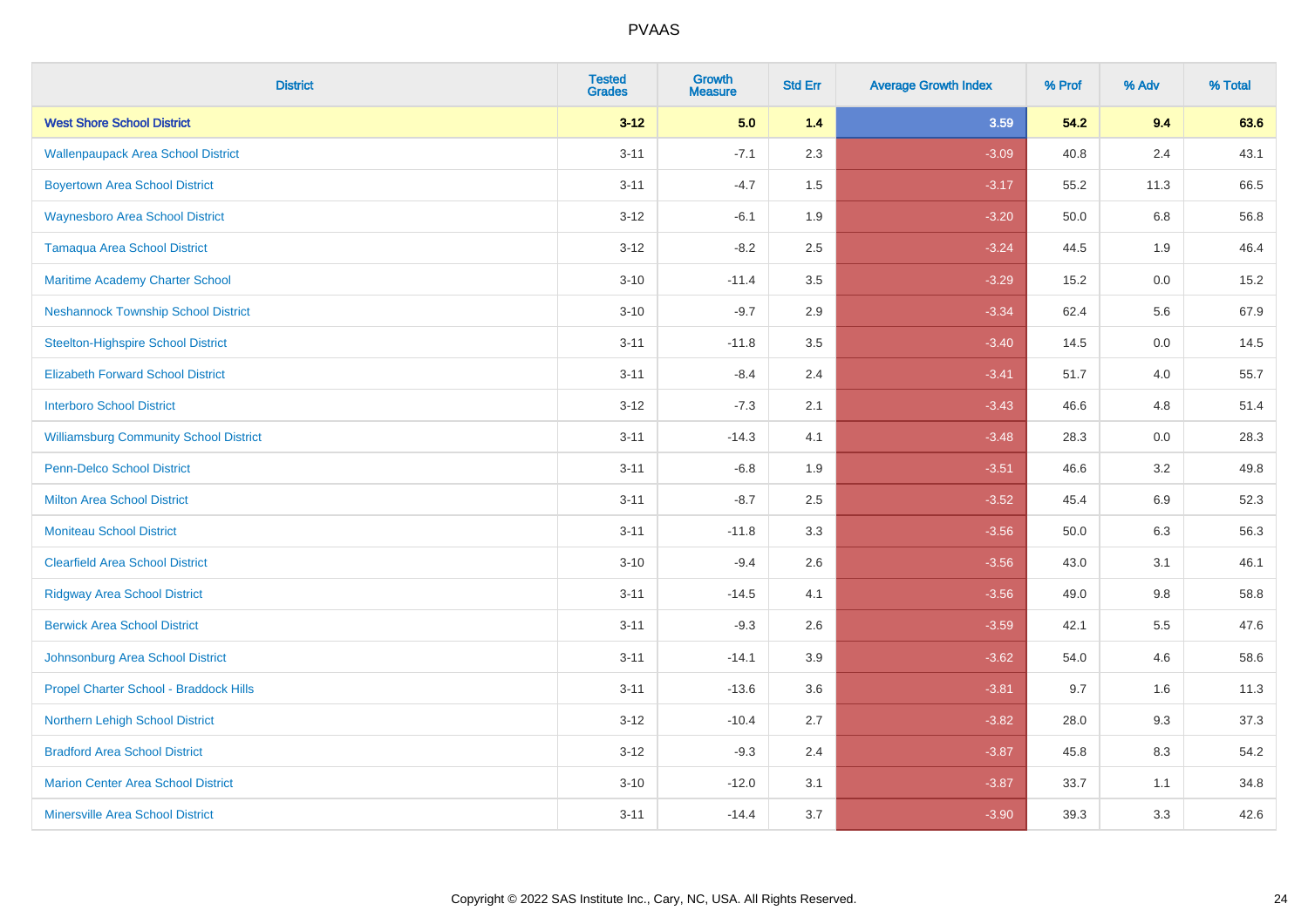| <b>District</b>                                | <b>Tested</b><br><b>Grades</b> | Growth<br><b>Measure</b> | <b>Std Err</b> | <b>Average Growth Index</b> | % Prof | % Adv   | % Total |
|------------------------------------------------|--------------------------------|--------------------------|----------------|-----------------------------|--------|---------|---------|
| <b>West Shore School District</b>              | $3 - 12$                       | 5.0                      | $1.4$          | 3.59                        | 54.2   | 9.4     | 63.6    |
| Southern Huntingdon County School District     | $3 - 11$                       | $-12.9$                  | 3.2            | $-3.98$                     | 32.5   | 2.5     | 35.0    |
| <b>Big Spring School District</b>              | $3 - 11$                       | $-9.8$                   | 2.4            | $-4.00$                     | 38.6   | 8.9     | 47.5    |
| Catasauqua Area School District                | $3 - 12$                       | $-12.1$                  | 3.0            | $-4.00$                     | 36.8   | $7.6\,$ | 44.3    |
| <b>Avonworth School District</b>               | $3 - 10$                       | $-12.6$                  | 3.1            | $-4.01$                     | 59.8   | 4.6     | 64.4    |
| <b>Wellsboro Area School District</b>          | $3 - 11$                       | $-12.4$                  | 3.0            | $-4.11$                     | 49.2   | 11.9    | 61.1    |
| Columbia-Montour AVTS                          | $9 - 10$                       | $-12.5$                  | 3.0            | $-4.16$                     | 22.3   | 0.6     | 22.9    |
| Jefferson County-Dubois AVTS                   | $9 - 11$                       | $-16.2$                  | 3.9            | $-4.16$                     | 23.0   | 0.0     | 23.0    |
| <b>West Mifflin Area School District</b>       | $3 - 12$                       | $-12.3$                  | 2.9            | $-4.22$                     | 39.7   | 10.3    | 50.0    |
| <b>South Park School District</b>              | $3 - 11$                       | $-11.3$                  | 2.7            | $-4.23$                     | 53.5   | 13.7    | 67.3    |
| Southern Tioga School District                 | $3 - 11$                       | $-11.5$                  | 2.7            | $-4.25$                     | 47.8   | 6.4     | 54.3    |
| <b>Butler Area School District</b>             | $3 - 11$                       | $-6.5$                   | 1.5            | $-4.26$                     | 42.5   | 9.4     | 51.9    |
| Lampeter-Strasburg School District             | $3 - 12$                       | $-8.6$                   | 2.0            | $-4.33$                     | 55.1   | 9.8     | 64.8    |
| <b>Annville-Cleona School District</b>         | $3 - 12$                       | $-12.1$                  | 2.7            | $-4.46$                     | 34.9   | $7.8\,$ | 42.6    |
| <b>Penns Manor Area School District</b>        | $3 - 12$                       | $-17.0$                  | 3.7            | $-4.52$                     | 29.7   | 3.1     | 32.8    |
| <b>Riverside Beaver County School District</b> | $3 - 11$                       | $-14.0$                  | 3.0            | $-4.64$                     | 49.4   | 8.8     | 58.2    |
| <b>Frazier School District</b>                 | $3 - 11$                       | $-17.2$                  | 3.7            | $-4.70$                     | 37.1   | 1.6     | 38.7    |
| <b>Tulpehocken Area School District</b>        | $3 - 12$                       | $-13.7$                  | 2.8            | $-4.81$                     | 36.7   | 2.8     | 39.4    |
| <b>Tacony Academy Charter School</b>           | $3 - 11$                       | $-14.7$                  | 3.0            | $-4.82$                     | 22.4   | 1.8     | 24.1    |
| <b>Bucks County Technical High School</b>      | $9 - 10$                       | $-12.0$                  | 2.5            | $-4.84$                     | 35.9   | 3.2     | 39.2    |
| Schuylkill Haven Area School District          | $3 - 11$                       | $-15.3$                  | 3.1            | $-4.87$                     | 49.7   | 2.4     | 52.1    |
| Southern Columbia Area School District         | $3 - 11$                       | $-14.6$                  | 3.0            | $-4.92$                     | 55.0   | 4.0     | 59.0    |
| <b>Titusville Area School District</b>         | $3 - 11$                       | $-13.2$                  | 2.6            | $-4.99$                     | 43.2   | 4.8     | 48.0    |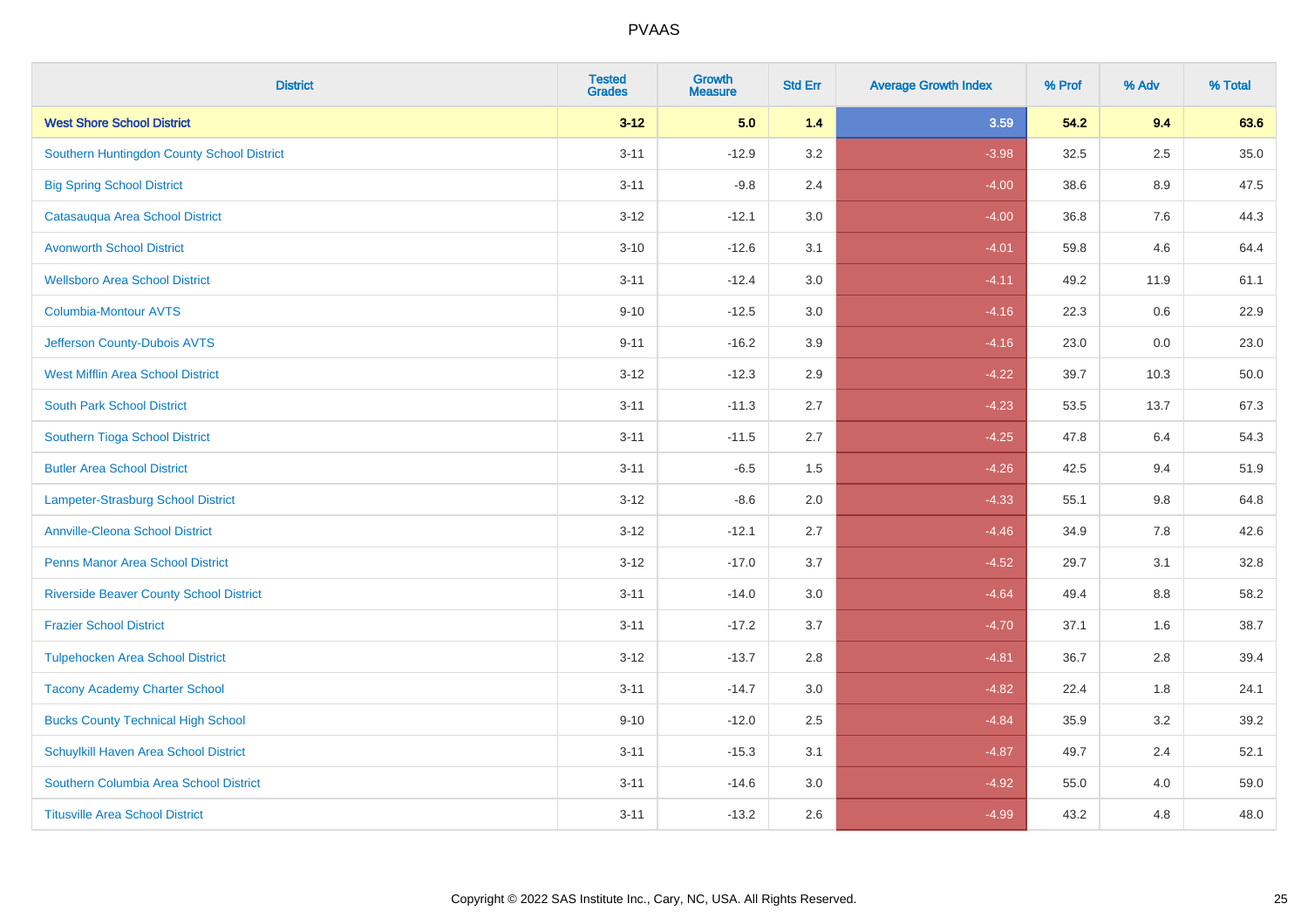| <b>District</b>                              | <b>Tested</b><br><b>Grades</b> | <b>Growth</b><br><b>Measure</b> | <b>Std Err</b> | <b>Average Growth Index</b> | % Prof | % Adv | % Total |
|----------------------------------------------|--------------------------------|---------------------------------|----------------|-----------------------------|--------|-------|---------|
| <b>West Shore School District</b>            | $3 - 12$                       | 5.0                             | 1.4            | 3.59                        | 54.2   | 9.4   | 63.6    |
| <b>Plum Borough School District</b>          | $3 - 11$                       | $-11.3$                         | 2.2            | $-5.19$                     | 51.1   | 9.0   | 60.1    |
| <b>Mastery Charter School - Gratz Campus</b> | $7 - 10$                       | $-23.9$                         | 4.5            | $-5.29$                     | 2.9    | 0.0   | 2.9     |
| <b>Southern Fulton School District</b>       | $3 - 11$                       | $-23.7$                         | 4.4            | $-5.37$                     | 34.2   | 10.5  | 44.7    |
| <b>Exeter Township School District</b>       | $3 - 11$                       | $-10.4$                         | 1.9            | $-5.44$                     | 50.6   | 2.7   | 53.3    |
| <b>Solanco School District</b>               | $3 - 11$                       | $-11.0$                         | 2.0            | $-5.55$                     | 41.6   | 4.5   | 46.1    |
| <b>Springfield Township School District</b>  | $3 - 11$                       | $-18.9$                         | 3.2            | $-5.88$                     | 62.6   | 3.6   | 66.3    |
| <b>Abington School District</b>              | $3 - 10$                       | $-11.5$                         | 1.9            | $-6.00$                     | 56.2   | 11.6  | 67.8    |
| <b>Ringgold School District</b>              | $3 - 11$                       | $-14.7$                         | 2.4            | $-6.04$                     | 41.5   | 7.9   | 49.4    |
| <b>Lawrence County CTC</b>                   | $10 - 11$                      | $-21.7$                         | 3.6            | $-6.05$                     | 19.8   | 0.0   | 19.8    |
| Lackawanna Trail School District             | $3 - 10$                       | $-21.7$                         | 3.5            | $-6.20$                     | 38.5   | 1.5   | 40.0    |
| Mifflinburg Area School District             | $3 - 11$                       | $-15.8$                         | 2.5            | $-6.30$                     | 42.4   | 4.0   | 46.4    |
| <b>Curwensville Area School District</b>     | $3 - 11$                       | $-27.9$                         | 4.1            | $-6.72$                     | 42.5   | 4.1   | 46.6    |
| <b>Bristol Township School District</b>      | $3 - 11$                       | $-13.9$                         | 2.0            | $-7.05$                     | 31.0   | 3.7   | 34.7    |
| <b>Northwestern School District</b>          | $3 - 11$                       | $-24.9$                         | 3.5            | $-7.13$                     | 42.6   | 2.9   | 45.6    |
| <b>Chambersburg Area School District</b>     | $3 - 11$                       | $-9.5$                          | 1.3            | $-7.20$                     | 42.7   | 8.6   | 51.4    |
| Philipsburg-Osceola Area School District     | $3 - 11$                       | $-24.8$                         | 3.3            | $-7.43$                     | 19.7   | 2.6   | 22.4    |
| Hatboro-Horsham School District              | $3 - 11$                       | $-12.8$                         | 1.7            | $-7.47$                     | 45.6   | 7.2   | 52.8    |
| <b>Owen J Roberts School District</b>        | $3 - 11$                       | $-12.3$                         | 1.6            | $-7.61$                     | 57.0   | 11.9  | 69.0    |
| Norristown Area School District              | $3-12$                         | $-12.8$                         | 1.6            | $-7.98$                     | 23.5   | 2.3   | 25.7    |
| <b>West Side CTC</b>                         | $9 - 10$                       | $-37.4$                         | 4.3            | $-8.64$                     | 8.8    | 0.0   | 8.8     |
| <b>Shikellamy School District</b>            | $3 - 10$                       | $-22.3$                         | 2.5            | $-8.92$                     | 33.3   | 6.1   | 39.5    |
| <b>Erie City School District</b>             | $3-12$                         | $-14.5$                         | 1.6            | $-9.26$                     | 25.4   | 3.0   | 28.4    |